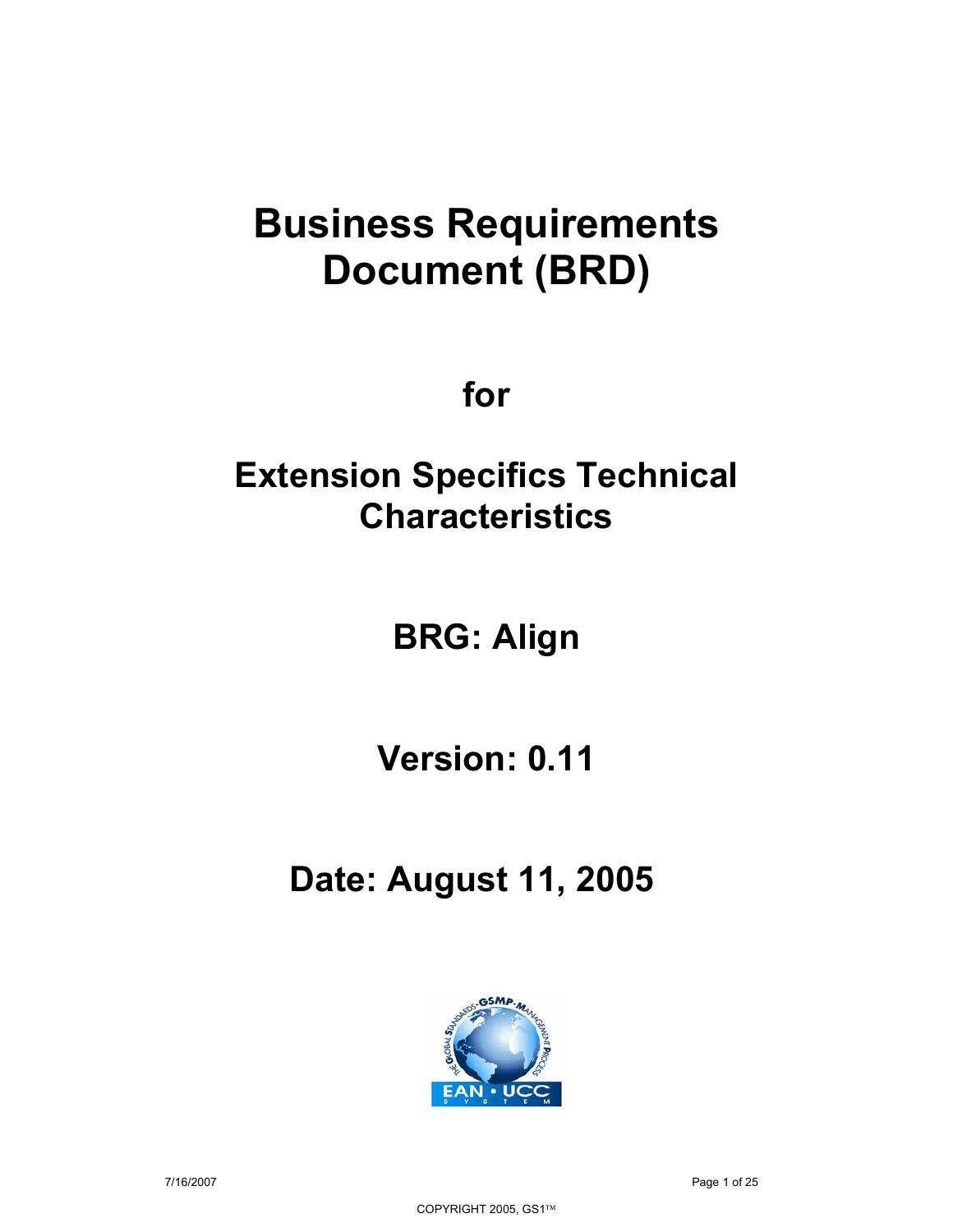# **Change Request Reference**

| Refer to Change Request (CR) Number(s): | CR 04-000113                |
|-----------------------------------------|-----------------------------|
| <b>CR Submitter(s):</b>                 | <b>Uniform Code Council</b> |
| Date of CR Submission to GSMP:          | 06/03/2004                  |

## **DOCUMENT HISTORY**

| Document Number:  |            |
|-------------------|------------|
| Document Version: | 0.10       |
| Document Date:    | 11.08.2005 |

# **Document Summary**

| <b>Document Title:</b>       | <b>Specific Technical Characteristics</b> |              |                      |
|------------------------------|-------------------------------------------|--------------|----------------------|
| Owner:                       | <b>BRG: ALIGN</b>                         |              |                      |
|                              | Chairperson:                              |              |                      |
| Status:                      | (check one box)                           | $\Box$ DRAFT | $\boxtimes$ Approved |
| <b>BRD Template Version:</b> | 0.52                                      |              |                      |

# **Document Change History**

| Date of<br>Change | <b>Version</b> | <b>Reason for</b><br>Change                                                                                                                                              | <b>Summary of Change</b>                                                                    | <b>Model</b><br>Build # | CR#                                                             |
|-------------------|----------------|--------------------------------------------------------------------------------------------------------------------------------------------------------------------------|---------------------------------------------------------------------------------------------|-------------------------|-----------------------------------------------------------------|
| 10/11/2004        | 0.4            | Resolution of<br>comments from<br><b>BRG ALIGN</b>                                                                                                                       | Update of section 6, 7.<br>Correction of class diagram.                                     |                         | $03 -$<br>00002<br>$\overline{7}$                               |
| 23/11/2004        | 0.5            | Resolution of<br>additional<br>comments from<br><b>BRG ALIGN</b>                                                                                                         | Update of section 1, 6, and<br>10. Additional corrections of<br>class diagram.              |                         | $03 -$<br>00002<br>7                                            |
| 08/12/2004        | 0.6            | Incorporated<br>comments from<br>Anders Grangard<br>and Jean-<br>Christophe<br>Gilbert for<br>Section 8.1.2 so<br>as to match<br>requirements<br>listed in section<br>6. | Modified class diagram to<br>match section 6.                                               |                         | $03 -$<br>00002<br>7 and<br>04-113<br>per<br>Aurelie<br>Virgili |
| 09/12/2004        | 0.7            | Incorporated<br>comments from<br>Jean-Christophe<br>for class diagram                                                                                                    | Made the<br><b>ExtensionSpecificsTechnical</b><br>Characteristics class 0* and<br>moved the |                         | $03 -$<br>00002<br>7 and<br>04-113                              |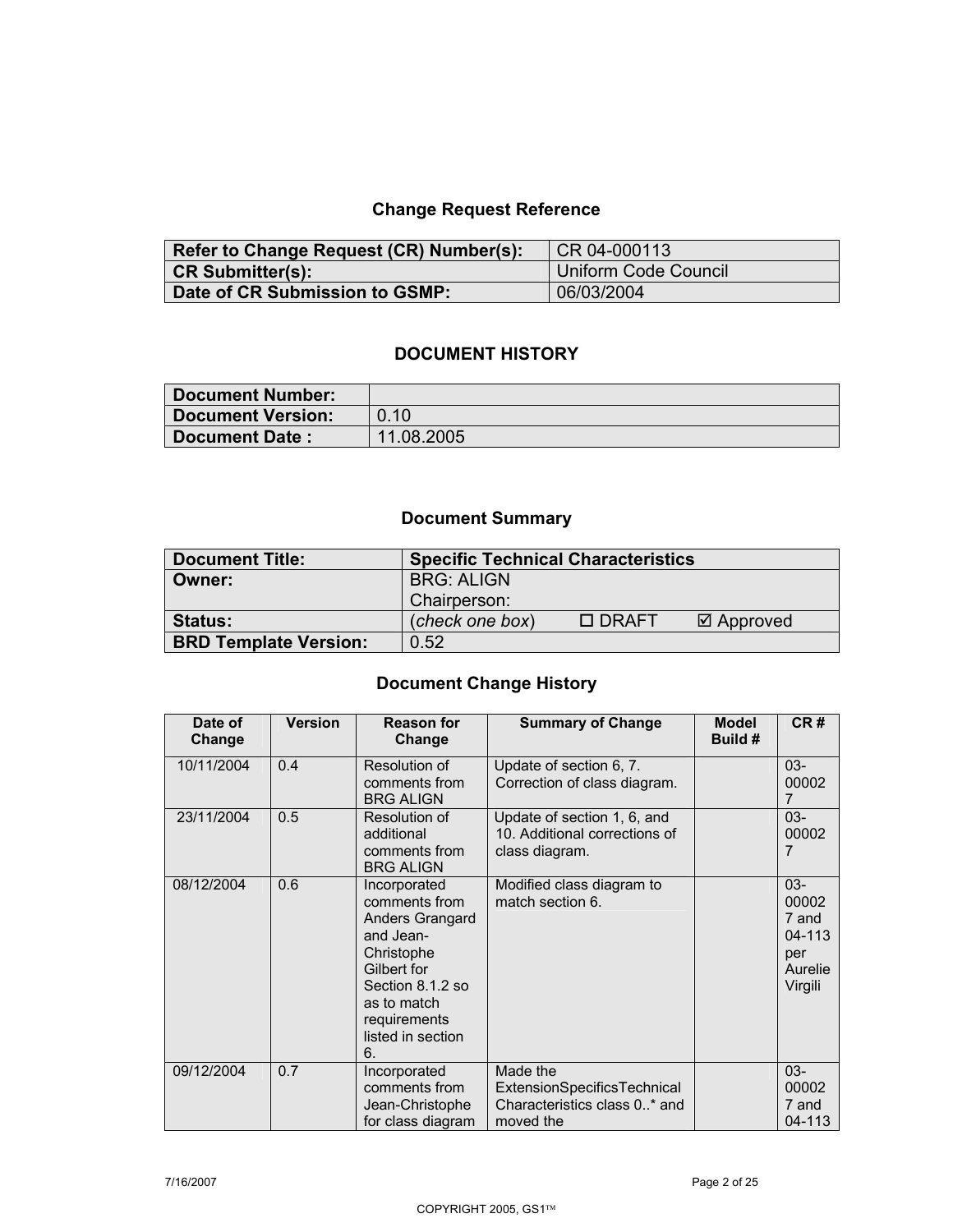|            |      |                                                                                                                  | measurementValue<br>attributes from the<br>ProductCharacteristics class<br>to the<br>CharacteristicsMeasurement<br>class                                                                                                                                                                                       |                                    |
|------------|------|------------------------------------------------------------------------------------------------------------------|----------------------------------------------------------------------------------------------------------------------------------------------------------------------------------------------------------------------------------------------------------------------------------------------------------------|------------------------------------|
| 2005.01.25 | 0.7  | Modified class<br>diagram.<br>Revised text to<br>coordinate with<br>class<br>modifications.                      | Added note to class diagram.<br>Re-arranged attributes in<br>ProductCharacteristics class<br>to be alphabetical. Changed<br>Characteristicsmeasurement<br>class to MeasurementValue<br>to conform with the<br>conventions in the global<br>business model. Added role<br>called<br>CharacteristicsMeasurement. | $03 -$<br>00002<br>7 and<br>04-113 |
| 2005.01.27 | 0.7  | Changed fill color<br>οf<br>MeasurementVal<br>ue class to gray<br>to indicate reused<br>class                    |                                                                                                                                                                                                                                                                                                                | $03 -$<br>00002<br>7 and<br>04-113 |
| 2005.06.06 | 0.8  | <b>Updated Context</b>                                                                                           |                                                                                                                                                                                                                                                                                                                | 03-<br>00002<br>7 and<br>04-113    |
| 2005.27.07 | 0.9  | Updated<br>referenced CR<br>Number<br><b>Corrected Typos</b><br><b>Updated Model to</b><br><b>Best Practices</b> |                                                                                                                                                                                                                                                                                                                | $03 -$<br>00002<br>7 and<br>04-113 |
| 2005.11.08 | 0.10 | <b>Updated class</b><br>diagram for ITRG<br><b>Review</b><br>Comments                                            | Made relationship to<br>ExtensionSpecificsTechnical<br><b>Characteristics Class</b><br>Mandatory. Replaced<br>characteristicsDescription<br>class with attribute.<br>Added test data.<br>Updated context of<br>document.                                                                                       | $03 -$<br>00002<br>7 and<br>04-113 |
| 2007.20.04 | 0.11 | <b>Editorial Changes</b>                                                                                         | Minor editorial changes to<br>the document                                                                                                                                                                                                                                                                     |                                    |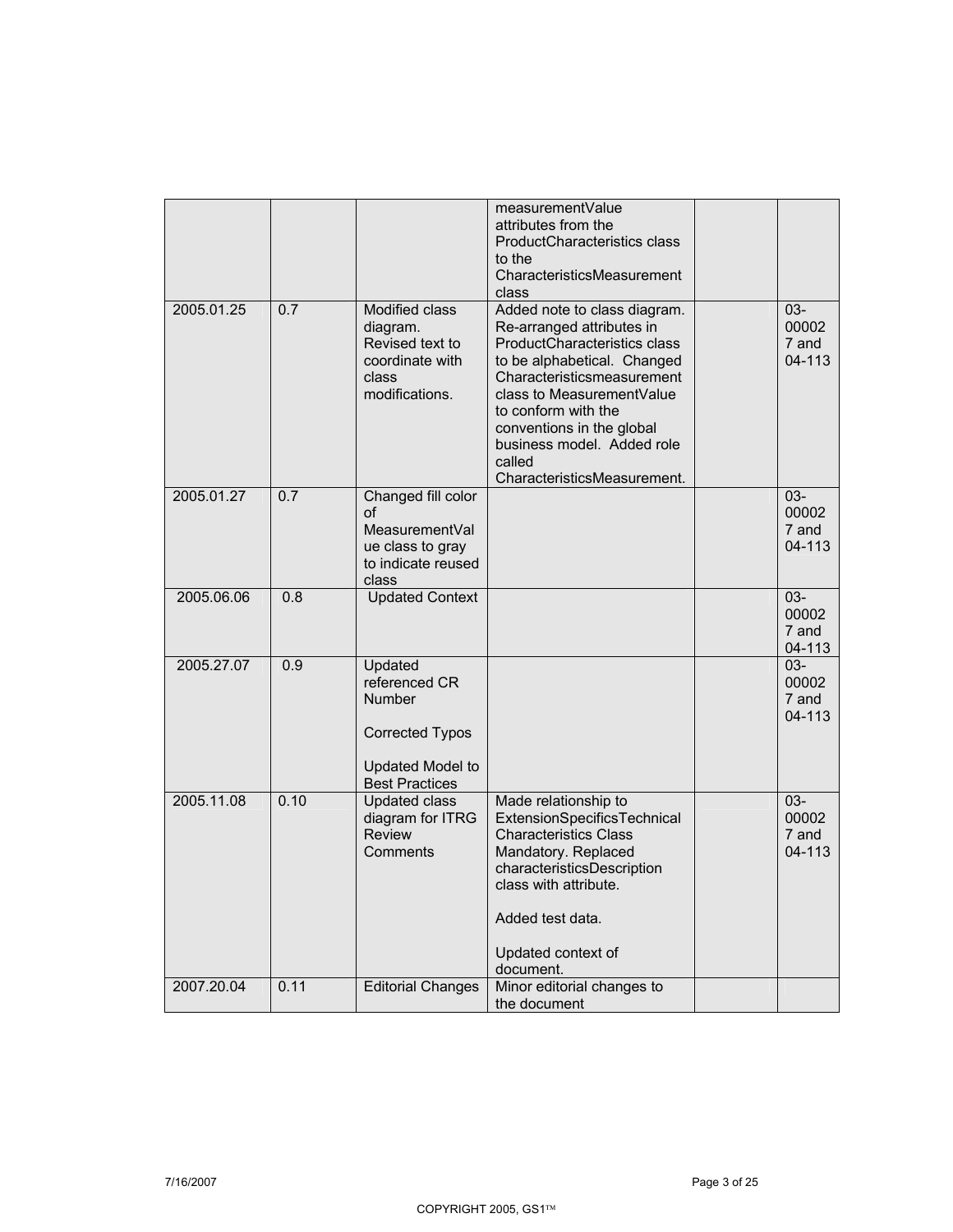Table of contents

#### Chapter

| 1            |       |  |  |
|--------------|-------|--|--|
| 1.1          |       |  |  |
| 1.2          |       |  |  |
| 1.3          |       |  |  |
| 1.4          |       |  |  |
| $\mathbf{2}$ |       |  |  |
|              | 2.1.1 |  |  |
|              | 2.1.2 |  |  |
|              | 2.1.3 |  |  |
|              | 2.1.4 |  |  |
| 3            |       |  |  |
| 4            |       |  |  |
| 4.1          |       |  |  |
|              | 4.1.1 |  |  |
|              |       |  |  |
|              |       |  |  |
| 4.2          |       |  |  |
| 5            |       |  |  |
| 5.1          |       |  |  |
| 5.2          |       |  |  |
| 5.3          |       |  |  |
| 6            |       |  |  |
|              | 6.1.1 |  |  |
|              | 6.1.2 |  |  |
|              | 6.1.3 |  |  |
| 7            |       |  |  |
|              | 7.1.1 |  |  |
|              | 7.1.2 |  |  |
|              |       |  |  |
|              |       |  |  |
|              | 7.1.3 |  |  |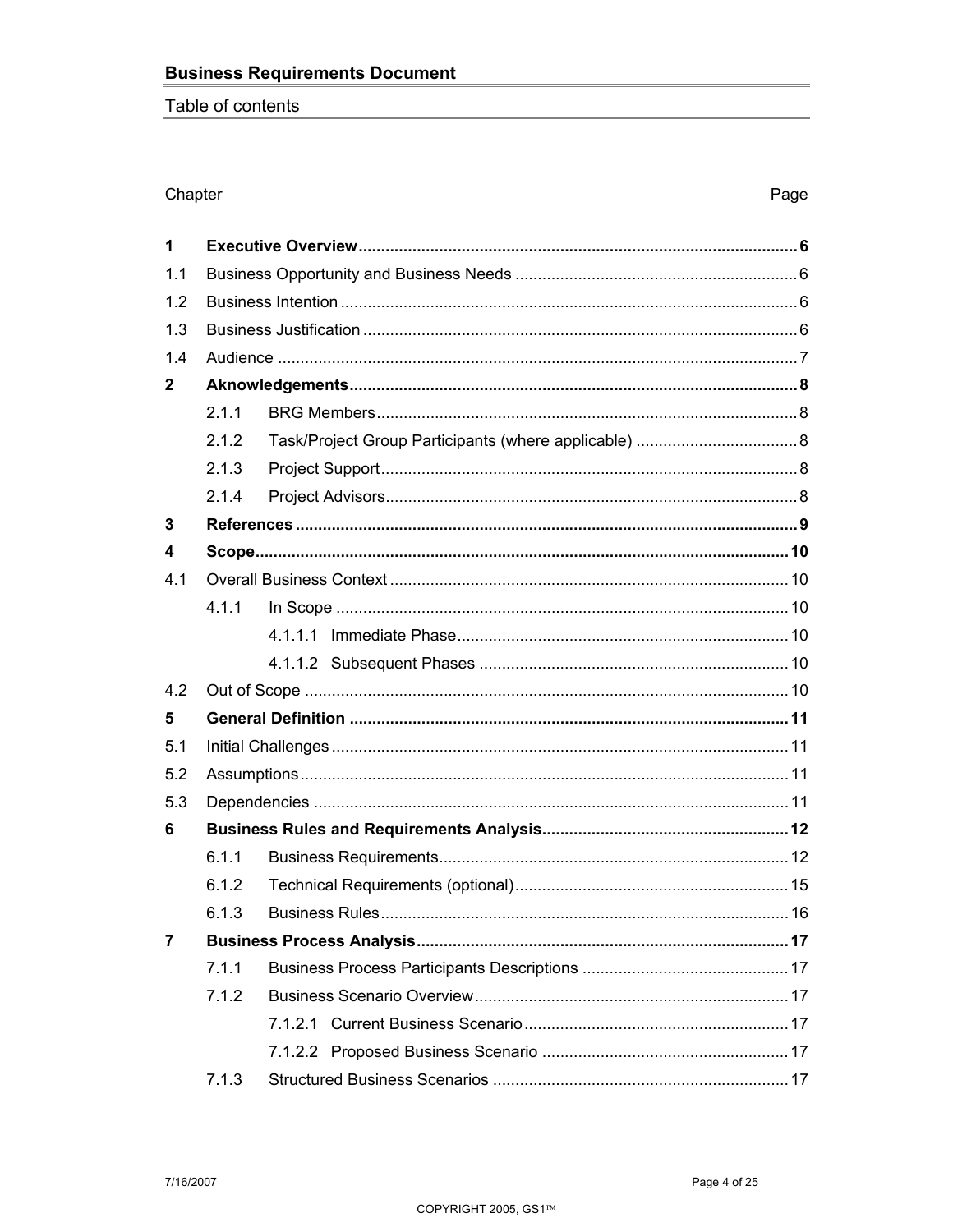Table of contents

| 11 |                                                              |  |
|----|--------------------------------------------------------------|--|
| 10 |                                                              |  |
| 9  |                                                              |  |
|    |                                                              |  |
|    |                                                              |  |
|    |                                                              |  |
| 8  |                                                              |  |
|    |                                                              |  |
|    | 7.1.3.1 Structured Business Scenario for Specifics Technical |  |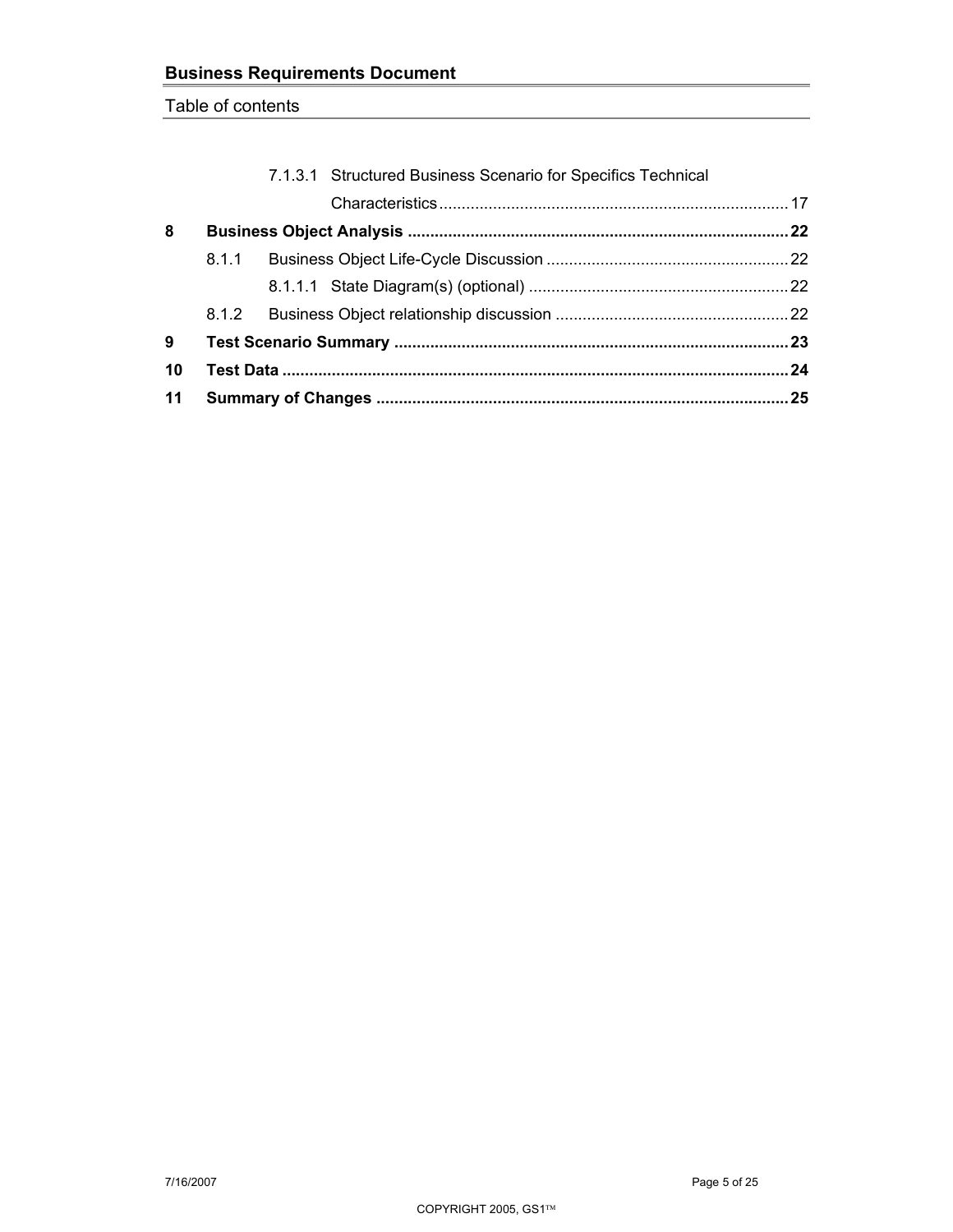#### **1 Executive Overview**

#### **1.1 Business Opportunity and Business Needs**

Technical Data alignment between partners of the supply chain (salesmen, buyers and logistic actors) is an essential condition in the automation of the administrative treatments.

This alignment crosses the sending and receiving of fact sheets containing, besides basic data and those relative to the hierarchy of products, specific technical characteristics in finished or semi finished products, allowing the specific item information needs of buyers and salesmen to be met.

This basic information and the hierarchy is already organized and structured. The objective of these works is to allow the standardization and the structuring of the specific technical characteristics of items.

These fact sheets allow the sending of the technical characteristics on behalf of the manufacturer without being seized again by the distributor.

It allows to look for products with regard to a range, or a feature, to use this information for an internal custom (i.e. commercial, after sale services, etc.), or an external usage: (i.e. spread the information with the partners and the end users).

The information is thus right, precise and up to date; the risk of error is reduced and the adaptation of the data allows an automation of the updates and the data processing.

Today, these technical characteristics are sent in EDI by using the group of segments CCI-CAV-MEA of the message PRODAT. The users want to exchange this information in XML.

#### **1.2 Business Intention**

The purpose of this message is to exchange specific technical characteristics which are not listed in the GDD. Those specific technical characteristics are coded by an agency, e.g. code 65 identifies EAN FRANCE (but any other MO can codify technical characteristics to respond to their members' needs).

This allows exchanging specific information on products, information which does not exist in the GDD, and which are not intended to be added into the GDD. The intention is not to add information already existing in GDD.

#### **1.3 Business Justification**

If this extension for specific technical characteristics does not exist, it means that a retailer will have to key in the information, and a manufacturer will have to send different format of specific technical characteristics to their clients with a large possibility to have different ways to express the same information, as it has not been agreed previously. (e.g. : maximum speed in mph or in km/h, etc…)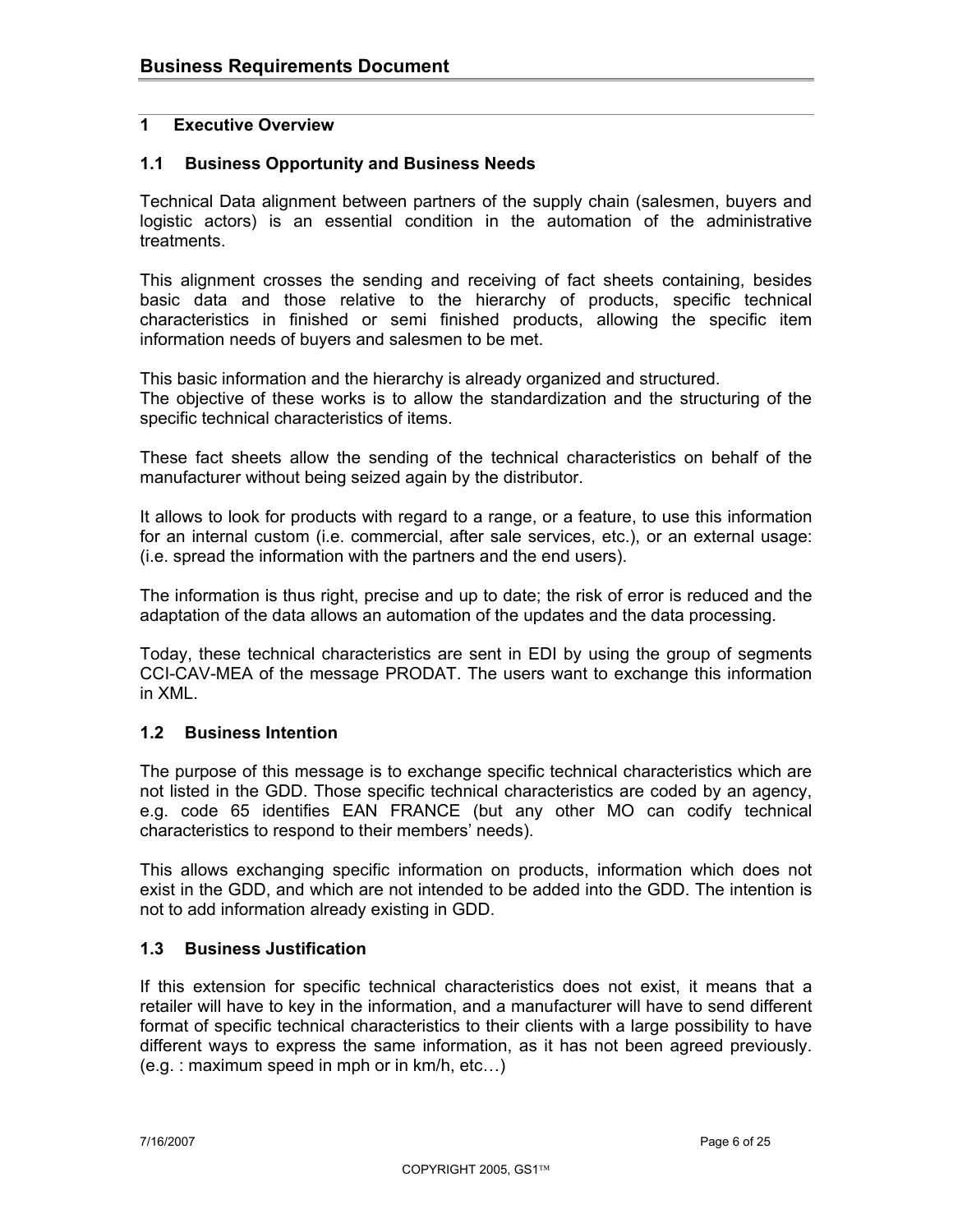#### **1.4 Audience**

Every manufacturer, retailer or trader involved in the manufacture, the sale or the referencing of products with the need to spread or to receive specific technical information. Today, the concerned sectors are the do-it-yourself, construction, household equipment (large domestic appliance and consumer electronics, furniture), the textile (textile industry) and the wines and the spirit, disc and soon automotive with the MRO and others.

Example of sector concerned: Building and construction sector wants to use it as a Dictionary for the whole sector.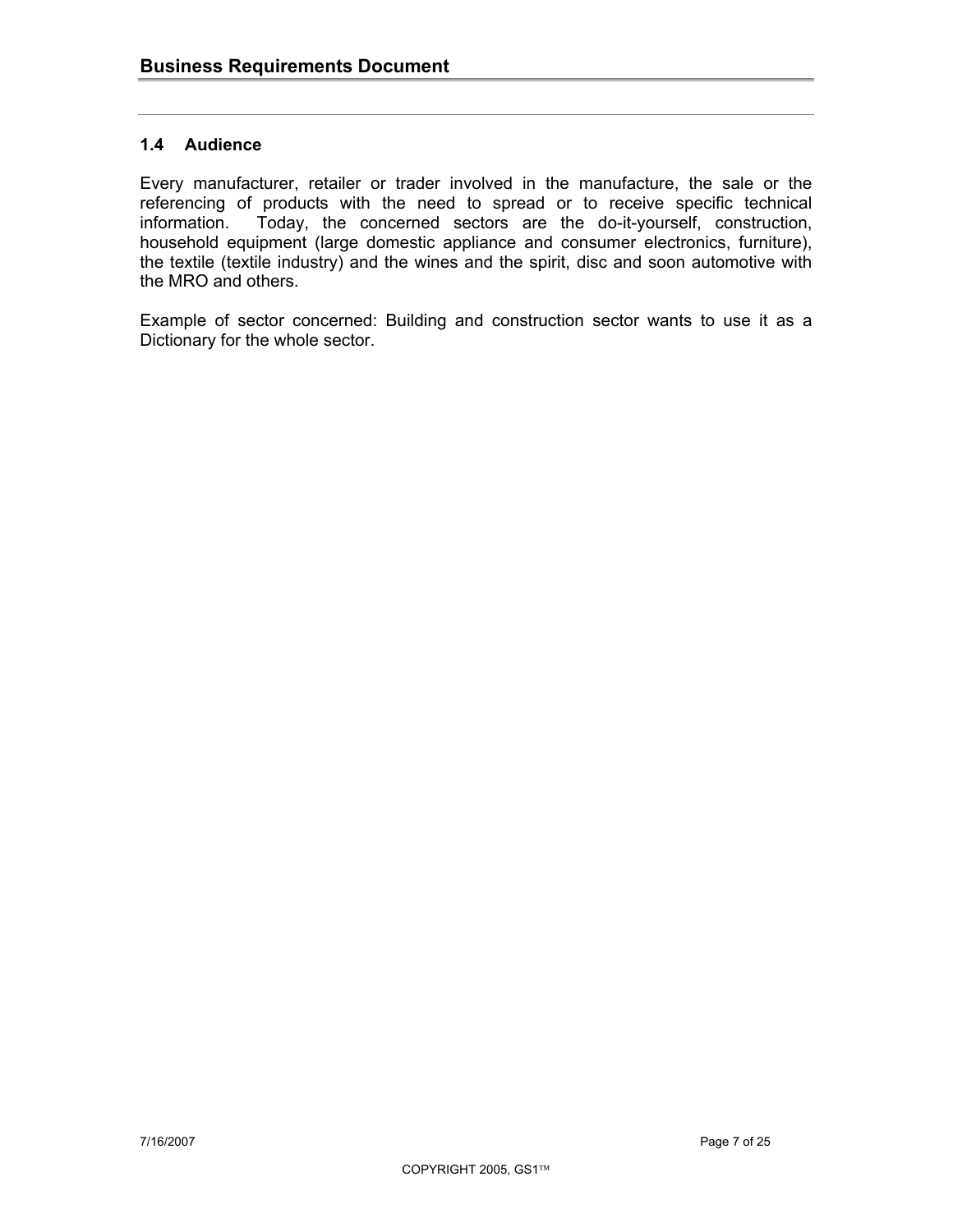## **2 Aknowledgements**

#### **2.1.1 BRG Members**

| <b>Function</b>   | <b>Name</b> | Company / organisation |
|-------------------|-------------|------------------------|
| <b>BRG Chair</b>  |             |                        |
| <b>BRG Member</b> |             |                        |
| <b>BRG Member</b> |             |                        |
| <b>BRG Member</b> |             |                        |
| 111               |             |                        |

## **2.1.2 Task/Project Group Participants (where applicable)**

| <b>Function</b>    | <b>Name</b>         | Company / organisation |
|--------------------|---------------------|------------------------|
| <b>Participant</b> | <b>I JC GILBERT</b> | <b>GENCOD EAN</b>      |
|                    |                     | <b>FRANCE</b>          |
| <b>Participant</b> | L. CAZIER           | <b>LEROY MERLIN</b>    |
| <b>Participant</b> | B. FIX              | <b>SAINT GOBAIN</b>    |
| <b>Participant</b> | J VAN DEN DREISCH   | <b>CASTORAMA</b>       |
| <b>Participant</b> |                     |                        |

# **2.1.3 Project Support**

| <b>Function</b> | <b>Name</b> | Organisation    |
|-----------------|-------------|-----------------|
| <b>Modeler</b>  | Rob Toole   | GS1 Head Office |
|                 |             |                 |
| $\cdots$        |             |                 |

## **2.1.4 Project Advisors**

| <b>Function</b> | <b>Name</b> | Organisation |
|-----------------|-------------|--------------|
|                 |             |              |
| .               |             |              |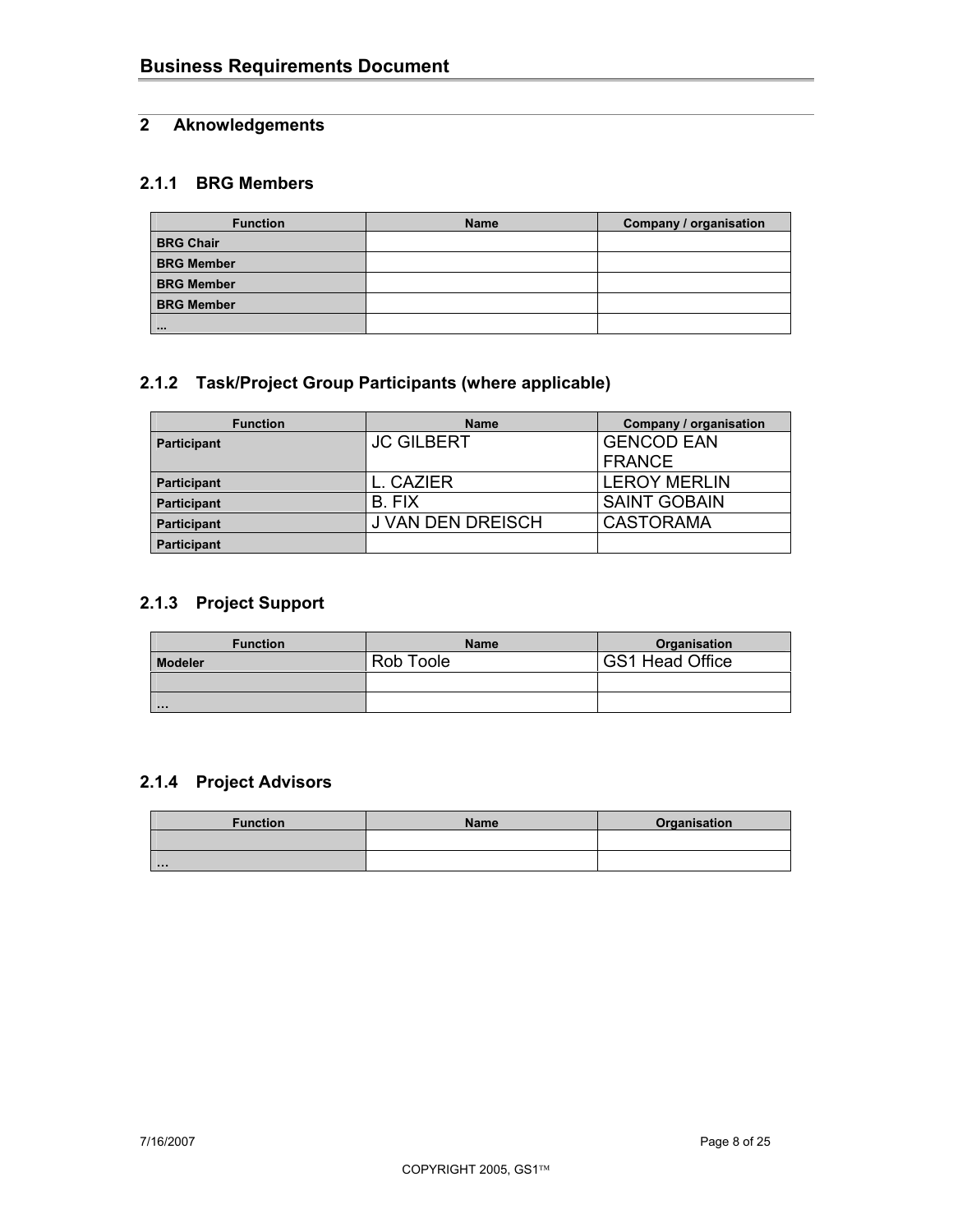# **3 References**

| (as applicable)                           |                                                       |
|-------------------------------------------|-------------------------------------------------------|
| <b>Reference Name</b>                     | <b>Description</b>                                    |
| BRW for XML Extension Specifics Technical |                                                       |
| Characteristics                           |                                                       |
| CR 03-0027                                | Description of the business needs                     |
| Dicalis list of natures.doc               | List of products for which EAN FRANCE and its members |
|                                           | have already defined and coded the specific technical |
|                                           | characteristics                                       |
| Member list.xls                           | Non exhaustive list of users                          |
|                                           |                                                       |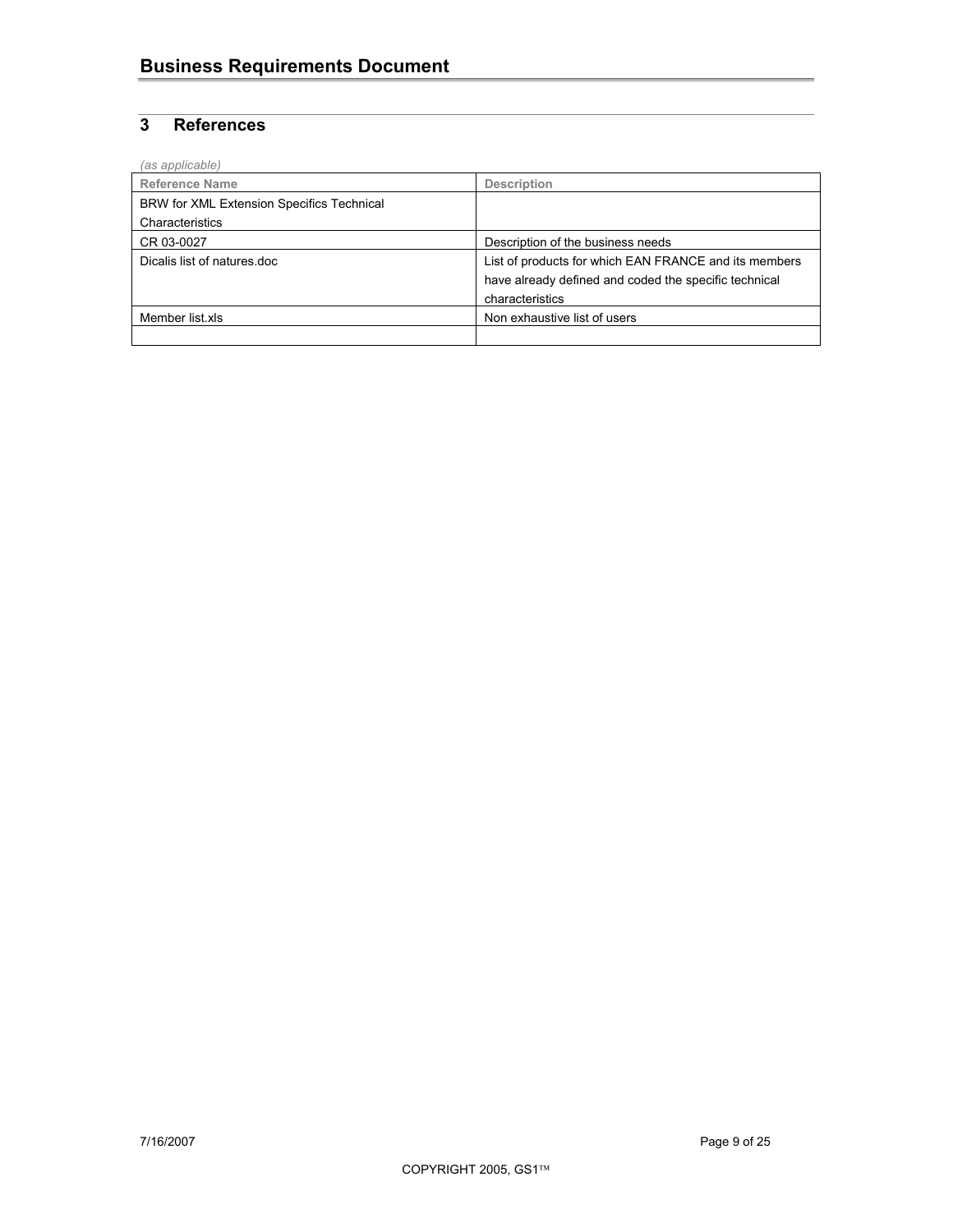#### **4 Scope**

#### **4.1 Overall Business Context**

| <b>Context Category</b>     | Value(s)                             |
|-----------------------------|--------------------------------------|
| Industry                    | [all]                                |
| Geopolitical                | [all]                                |
| Product                     | [all]                                |
| Process                     | Align Item Technical Characteristics |
| <b>System Capabilities</b>  | EAN.UCC                              |
| <b>Official Constraints</b> | None                                 |

#### **4.1.1 In Scope**

EAN.UCC standards allows to exchange information while using the EAN.UCC standards, but it is mainly generic information about products, like their weight, length, identification, and so on.

The purpose of this Change Request is to exchange more specific and more technical information about products using EAN.UCC standards, and without re-keying in the information because it is not possible to send the information using EAN.UCC standards.

#### **4.1.1.1 Immediate Phase**

There is only one phase: to create the possible "fields" or extensions that will allow the transmission of specific technical characteristics using EAN.UCC standards.

#### **4.1.1.2 Subsequent Phases**

No subsequent phase

#### **4.2 Out of Scope**

It is not in the scope to transmit any other information in this extension, which would already have been defined in EAN.UCC standards.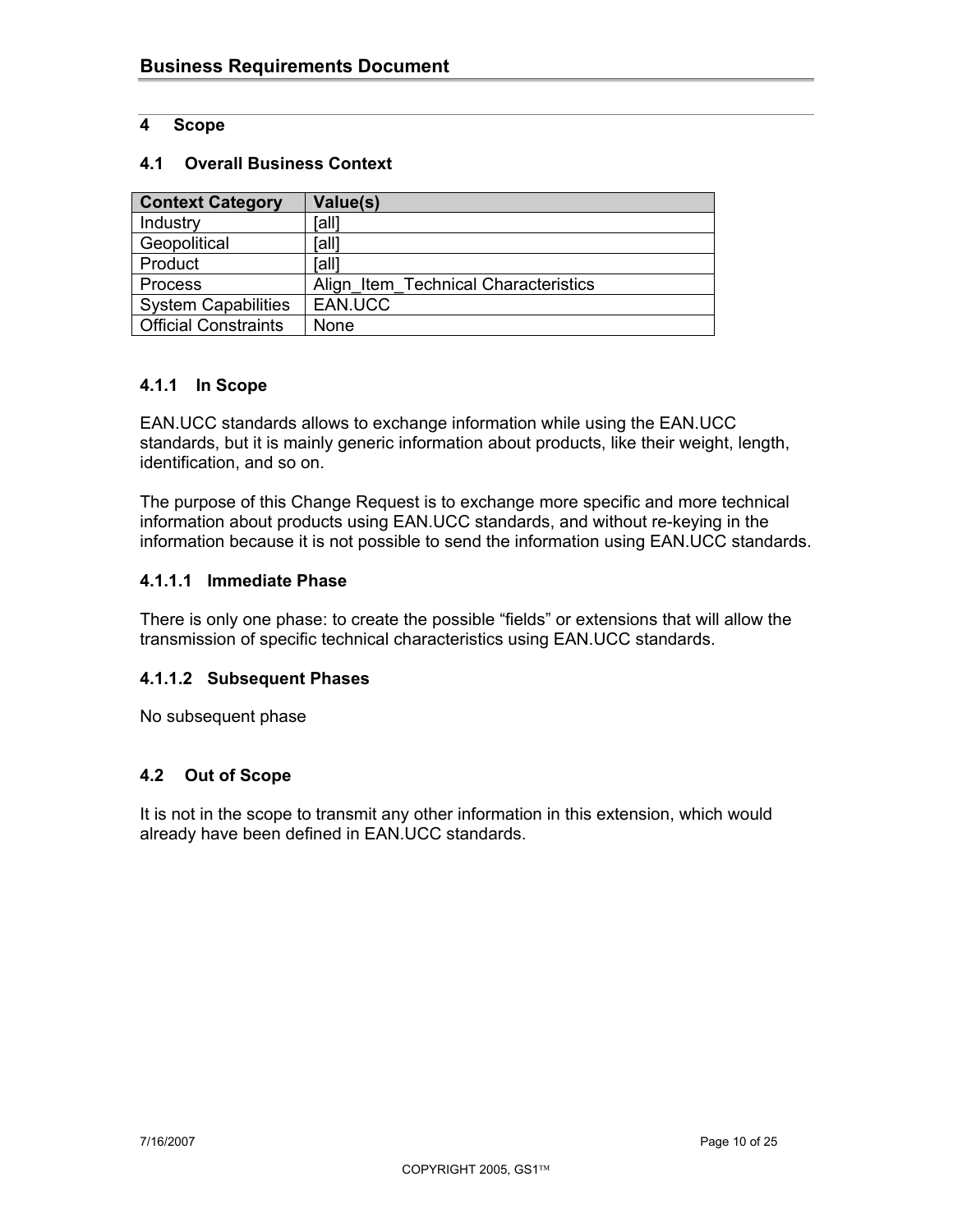#### **5 General Definition**

#### **5.1 Initial Challenges**

The specifics technical characteristics are extensions to be used with the core EAN.UCC XML standards, these extensions are conditional.

#### **5.2 Assumptions**

First the trading partners have to agree on aligning their data.

To be successful, users have to support and respect the EAN.UCC rules and recommendations (E.g. When do I need to create a new GTIN?). The users also have to agree to use the extensions for specific technical Characteristics and to use EAN.UCC XML recommendations.

#### **5.3 Dependencies**

Users are willing to use and respect the EAN.UCC recommendations. They are also willing to align their data. Technical characteristics have to be coded by a Member organisation before being sent in XML.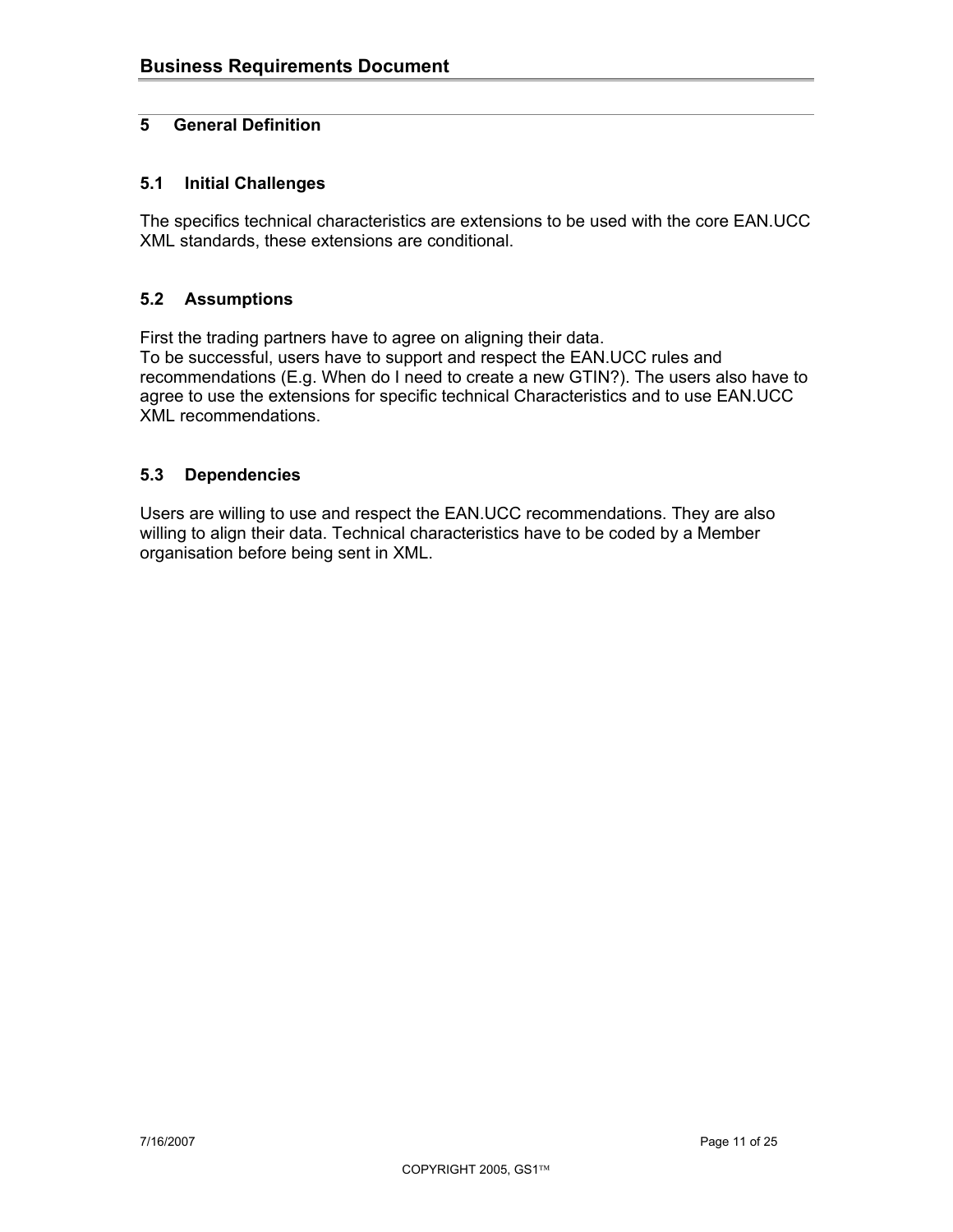# **6 Business Rules and Requirements Analysis**

#### **6.1.1 Business Requirements**

| <b>Num</b><br>ber | <b>Business Requirement</b>                                                                                                                                                                                                 | <b>Rationale</b> |
|-------------------|-----------------------------------------------------------------------------------------------------------------------------------------------------------------------------------------------------------------------------|------------------|
| $\mathcal I$      | ProductCharacteristics class with the following attributes and<br>their respective requirements is mandatory within the extension.                                                                                          |                  |
| 1.1               | ProductCharacteristics<br><b>Class Name:</b>                                                                                                                                                                                |                  |
|                   | Attribute Name: characteristicsCode                                                                                                                                                                                         |                  |
|                   | <b>Cardinality:</b><br>м                                                                                                                                                                                                    |                  |
|                   | <b>Multiple Occurrences:</b><br>N                                                                                                                                                                                           |                  |
|                   | Type:<br>String                                                                                                                                                                                                             |                  |
|                   | Size:<br>1.17                                                                                                                                                                                                               |                  |
|                   | Definition:<br>Code assigned to a technical characteristic.                                                                                                                                                                 |                  |
|                   | "000006" for the characteristic "Main Feature"<br>Example:                                                                                                                                                                  |                  |
|                   | <b>Business Rules:</b> A code can be used several times for different<br>item, as long as the meaning of the characteristic stays the<br>same. Example: revolution per minute can be used for washing<br>machine and drill. |                  |
|                   | <b>Validation Rules:</b> Each characteristic code has to be related to<br>CharacteristicsValue,<br>CharacteristicsMeasurement<br>a<br>or<br>CharacteristicsDescription.                                                     |                  |
|                   | External Code List Name GS1<br>maintenance<br>recognised<br>agency, as defined by "categoryAgencyCode"                                                                                                                      |                  |
|                   | External Code List Source: GS1 recognised maintenance<br>agency, as identified in "categoryAgencyCode"                                                                                                                      |                  |
| 1,2               | <b>Class Name:</b><br>ProductCharacteristics                                                                                                                                                                                |                  |
|                   | Attribute Name: characteristicsCategoryCode                                                                                                                                                                                 |                  |
|                   | <b>Cardinality:</b><br>м                                                                                                                                                                                                    |                  |
|                   | <b>Multiple Occurrences:</b><br>N                                                                                                                                                                                           |                  |
|                   | Type:<br>string                                                                                                                                                                                                             |                  |
|                   | 1.17<br>Size:                                                                                                                                                                                                               |                  |
|                   | Definition:<br>Code assigned to a category of product.                                                                                                                                                                      |                  |
|                   | "13G" for DIY<br>Example:                                                                                                                                                                                                   |                  |
|                   | <b>Business Rules:</b> Each code would be applied with the same<br>value across all sectors and verticals.                                                                                                                  |                  |
|                   | Validation Rules: The technical characteristics are supposed to<br>be reused in the same sector or verticals. The characteristic<br>code has to be taken as a whole to get its meaning.                                     |                  |
|                   | <b>External Code List Name GS1</b><br>maintenance<br>recognised                                                                                                                                                             |                  |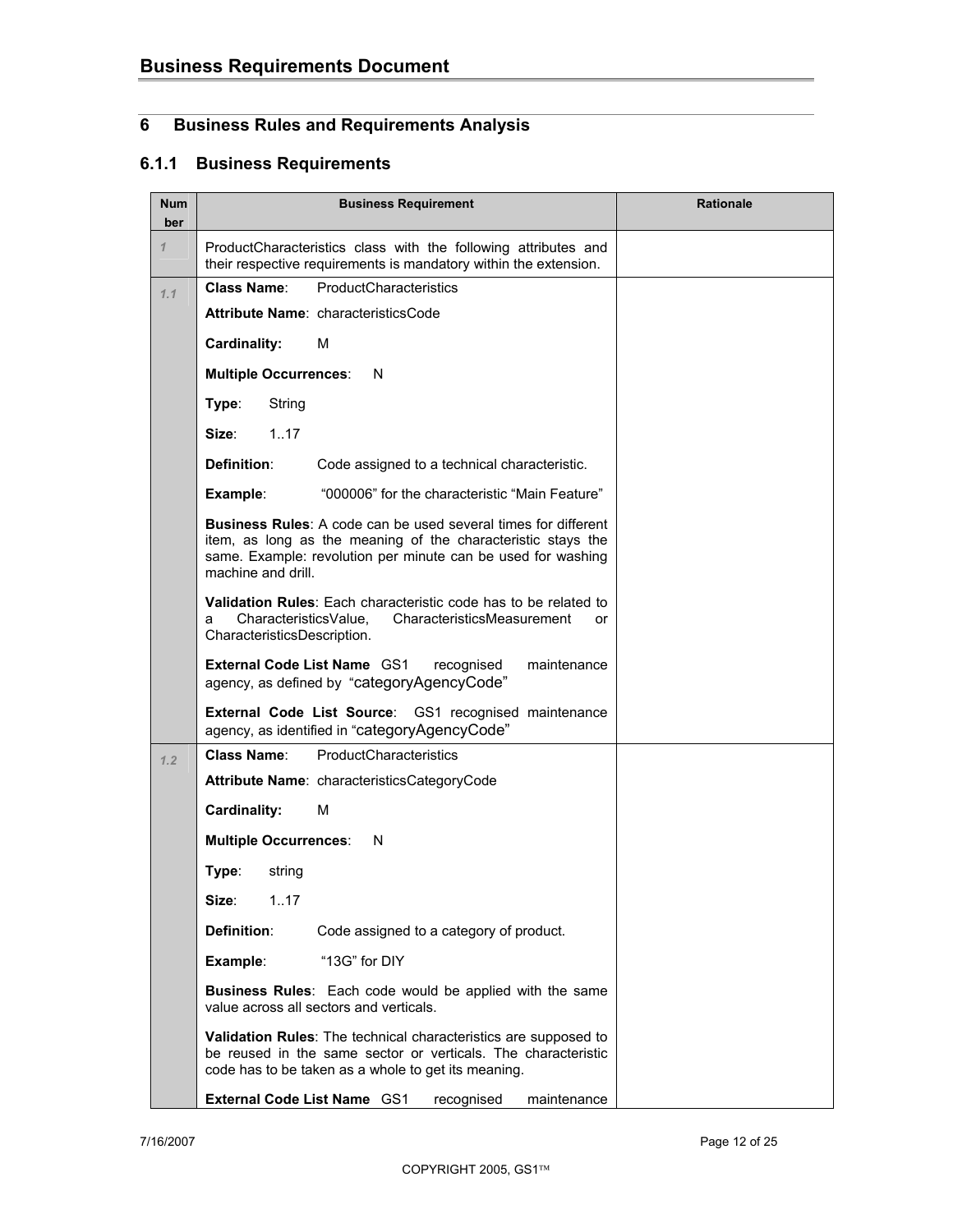| <b>Num</b><br>ber | <b>Business Requirement</b>                                                                                                                                                                                                                                                                                                                                                                        | <b>Rationale</b> |
|-------------------|----------------------------------------------------------------------------------------------------------------------------------------------------------------------------------------------------------------------------------------------------------------------------------------------------------------------------------------------------------------------------------------------------|------------------|
|                   | agency, as defined by "categoryAgencyCode"                                                                                                                                                                                                                                                                                                                                                         |                  |
|                   | External Code List Source: GS1 recognised maintenance<br>agency, as identified in "categoryAgencyCode"                                                                                                                                                                                                                                                                                             |                  |
| 1.3               | ProductCharacteristics<br><b>Class Name:</b>                                                                                                                                                                                                                                                                                                                                                       |                  |
|                   | Attribute Name: categoryAgencyCode                                                                                                                                                                                                                                                                                                                                                                 |                  |
|                   | Cardinality:<br>M                                                                                                                                                                                                                                                                                                                                                                                  |                  |
|                   | <b>Multiple Occurrences:</b><br>N                                                                                                                                                                                                                                                                                                                                                                  |                  |
|                   | Type:<br>String                                                                                                                                                                                                                                                                                                                                                                                    |                  |
|                   | 13<br>Size:                                                                                                                                                                                                                                                                                                                                                                                        |                  |
|                   | Definition: Code assigned to a categoryAgencyCode. This is a<br>string.                                                                                                                                                                                                                                                                                                                            |                  |
|                   | "65" for GENCOD EAN FRANCE<br>Example:                                                                                                                                                                                                                                                                                                                                                             |                  |
|                   | <b>Business Rules: None</b>                                                                                                                                                                                                                                                                                                                                                                        |                  |
|                   | <b>Validation Rules: None</b>                                                                                                                                                                                                                                                                                                                                                                      |                  |
|                   | <b>External Code List Name 3055</b>                                                                                                                                                                                                                                                                                                                                                                |                  |
|                   | External Code List Source: UN/CEFACT                                                                                                                                                                                                                                                                                                                                                               |                  |
| $\overline{2}$    | <b>Characteristic Value class with and their respective</b><br>requirements is a choice within the extension                                                                                                                                                                                                                                                                                       |                  |
| 2.1               | Class Name:<br>CharacteristicsValue                                                                                                                                                                                                                                                                                                                                                                |                  |
|                   | Attribute Name: characteristics Value Code                                                                                                                                                                                                                                                                                                                                                         |                  |
|                   | Cardinality:<br>м                                                                                                                                                                                                                                                                                                                                                                                  |                  |
|                   | <b>Multiple Occurrences:</b><br>Y                                                                                                                                                                                                                                                                                                                                                                  |                  |
|                   | Type:<br>String                                                                                                                                                                                                                                                                                                                                                                                    |                  |
|                   | Size:<br>1.17                                                                                                                                                                                                                                                                                                                                                                                      |                  |
|                   | <b>Definition:</b> Value code of a technical characteristics selected in<br>the pre defined value list. Only the characteristics Value Code<br>appears                                                                                                                                                                                                                                             |                  |
|                   | "001" for Yes or "002" for No<br>Examples:                                                                                                                                                                                                                                                                                                                                                         |                  |
|                   | <b>Business Rules:</b> A closed list of possible values can have<br>multiple occurrences. For example, to describe a product it is<br>possible to have to make reference one or more times to a<br>closed list of possible values : "Sound type" for a TV set can be<br>01 mono and 02 Stereo, and 03 Dolby Surround, etc Only<br>experts can provide this kind of information in a working group. |                  |
|                   | Validation Rules: Each characteristicValue has to be picked up<br>from a predefined closed list of values.                                                                                                                                                                                                                                                                                         |                  |
|                   | <b>External Code List Name GS1</b><br>recognised<br>maintenance<br>agency, as defined by "categoryAgencyCode"                                                                                                                                                                                                                                                                                      |                  |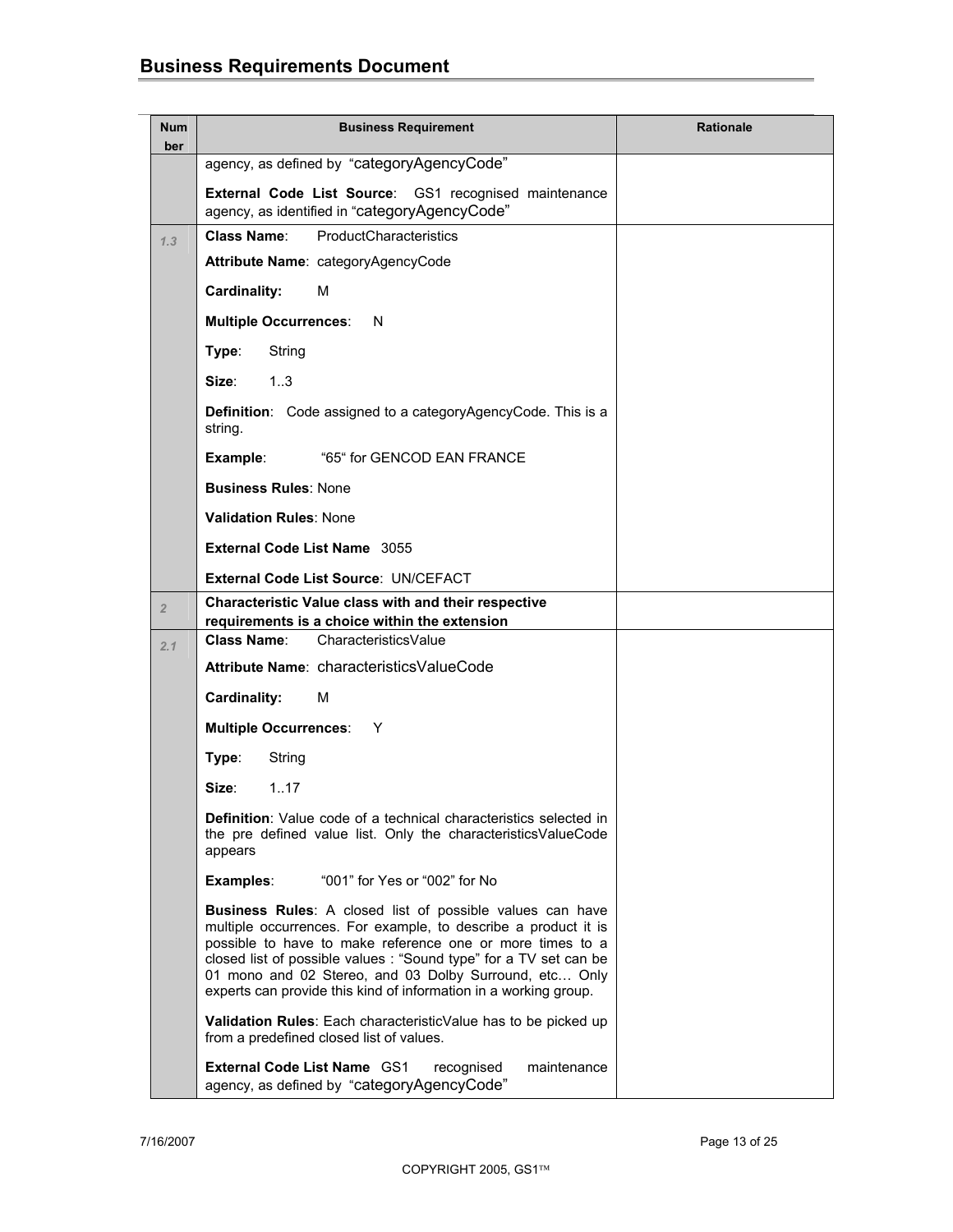| Num<br>ber | <b>Business Requirement</b>                                                                            | <b>Rationale</b> |
|------------|--------------------------------------------------------------------------------------------------------|------------------|
|            | External Code List Source: GS1 recognised maintenance<br>agency, as identified in "categoryAgencyCode" |                  |

*Example of application of the extension for a drill and its technical characteristics (1 + 2) :* 

*65 (identifying the Maintenance Agency here GENCOD EAN FRANCE)* 

*13G (identifying the characteristicsCategoryCode here : DIY)* 

*00000109 (identifying the characteristic : here « Type of chunk »)* 

*003 (identifying the value of the characteristic : here « SDS ») \** 

*004 (identifying the value of the characteristic : here « SDS+ »)\** 

*005 (identifying the value of the characteristic : here « SDS max »)\** 

*\* For a drill we may have those three possible values for the type of chunk.* 

| 3   | CharacteristicsMeasurement class with the following attributes                                                                                                                  |  |
|-----|---------------------------------------------------------------------------------------------------------------------------------------------------------------------------------|--|
|     | and their respective requirements is a choice within the                                                                                                                        |  |
|     | extension                                                                                                                                                                       |  |
| 3.1 | <b>Class Name:</b><br>MeasurementValue                                                                                                                                          |  |
|     | Attribute Name: unitOfMeasure                                                                                                                                                   |  |
|     | Cardinality: M                                                                                                                                                                  |  |
|     | Role: characteristicsMeasurement                                                                                                                                                |  |
|     | <b>Multiple Occurrences:</b><br>N                                                                                                                                               |  |
|     | Type:<br>String                                                                                                                                                                 |  |
|     | Size:<br>13                                                                                                                                                                     |  |
|     | Definition: Measuring unit abbreviation used in UN/ECE<br>recommendation 20                                                                                                     |  |
|     | <b>Example: "RPM" for the measuring unit: Revolution Per Minute</b>                                                                                                             |  |
|     | Business Rules: Each time a measuring unit is needed to<br>enable the product description, the measuring unit has to be<br>taken from the list of code UN/ECE recommendation 20 |  |
|     | Validation Rules: Each characteristic code using a measuring<br>unit has to have one.                                                                                           |  |
|     | <b>External Code List Name: recommendation 20</b>                                                                                                                               |  |
|     | <b>External Code List Source: UN/ECE</b>                                                                                                                                        |  |
| 3.2 | <b>Class Name:</b><br>MeasurementValue                                                                                                                                          |  |
|     | Attribute Name: measurement Value                                                                                                                                               |  |
|     | <b>Cardinality:</b><br>м                                                                                                                                                        |  |
|     | Role: characteristicsMeasurement                                                                                                                                                |  |
|     | <b>Multiple Occurrences:</b><br>N                                                                                                                                               |  |
|     | Type:<br>Float                                                                                                                                                                  |  |
|     | 1.15<br>Size:                                                                                                                                                                   |  |
|     | Definition: Value affected to the characteristic. (e.g.: "10")                                                                                                                  |  |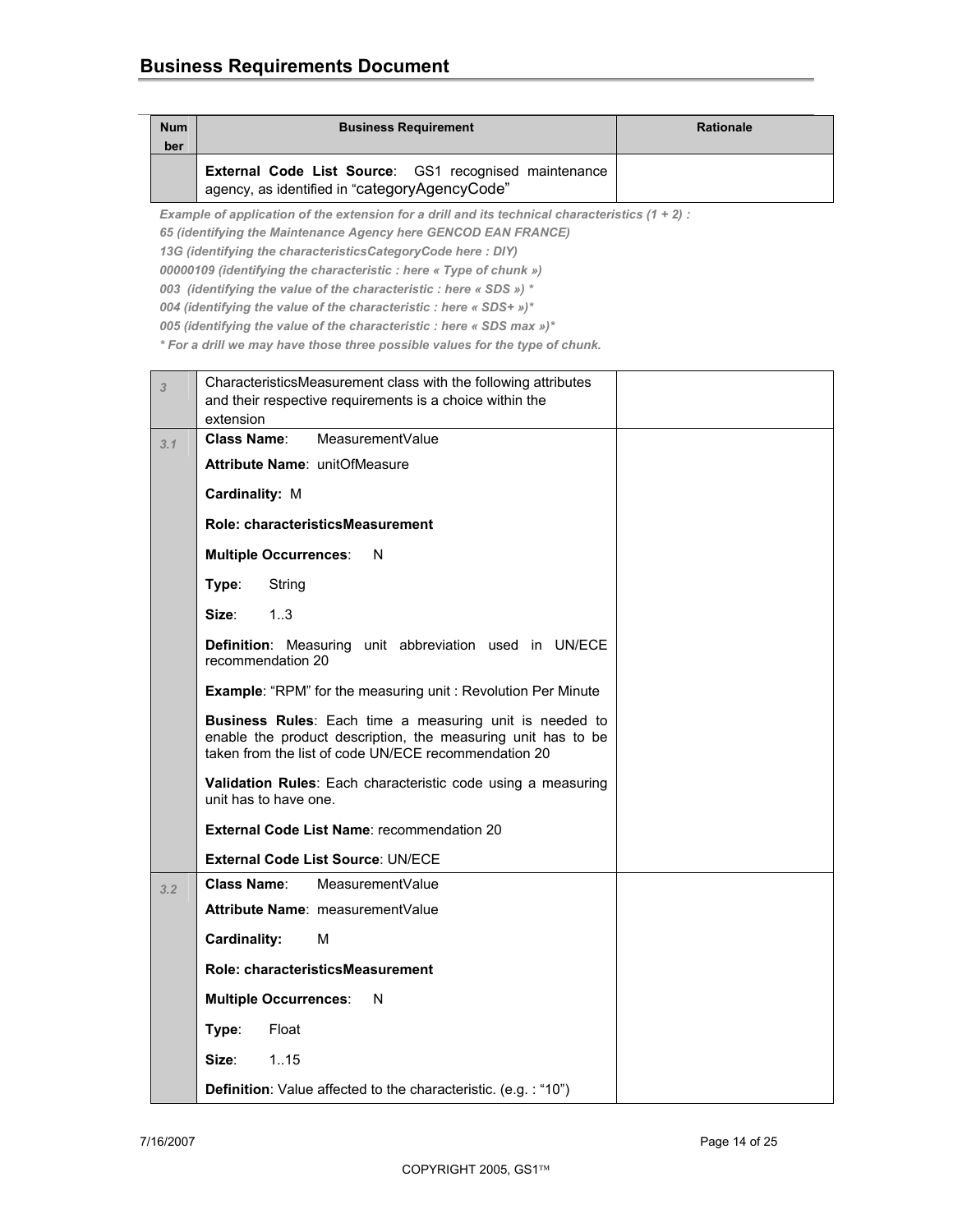| Example:                       | "10 000" for 10 000 Watt                                                                                                                                                                                                                                  |  |
|--------------------------------|-----------------------------------------------------------------------------------------------------------------------------------------------------------------------------------------------------------------------------------------------------------|--|
| for example.                   | Business Rules: As a measurement is supposed to be fixed, it<br>cannot have several occurrences for the same code, or it would<br>mean that there should be multiple possible values, which<br>implicitly means that there can be a minimum and a maximum |  |
| <b>Validation Rules: None</b>  |                                                                                                                                                                                                                                                           |  |
| External Code List Name: N/A   |                                                                                                                                                                                                                                                           |  |
| External Code List Source: N/A |                                                                                                                                                                                                                                                           |  |

*Example of application of the extension for a drill and its technical characteristics (1 + 3) : 65 (identifying the Maintenance Agency here GENCOD EAN FRANCE) 13G (identifying the characteristicsCategoryCode here : DIY) 00011627 (identifying the characteristic : here «Maximum Number of round per minute »)* 

*2000 (value float)* 

| $\overline{4}$ | <b>CharacteristicsDescription class with and their respective</b> |        |                                                                                                                                                              |
|----------------|-------------------------------------------------------------------|--------|--------------------------------------------------------------------------------------------------------------------------------------------------------------|
|                |                                                                   |        | requirements is a choice within the extension                                                                                                                |
| 4.1            | <b>Class Name:</b>                                                |        | CharacteristicsDescription                                                                                                                                   |
|                |                                                                   |        | Attribute Name: characteristicsDescriptionText                                                                                                               |
|                | Cardinality:                                                      |        | м                                                                                                                                                            |
|                |                                                                   |        | Multiple Occurrences: Y                                                                                                                                      |
|                | Type:                                                             | String |                                                                                                                                                              |
|                | Size:                                                             | 170    |                                                                                                                                                              |
|                | Definition:                                                       |        | Free text of at least 70 characters                                                                                                                          |
|                | Example:                                                          |        | For the characteristics 00006 "Main Feature" :<br>"Best drill in the world with this new laser technology etc"                                               |
|                |                                                                   |        | <b>Business Rules:</b> A code can be used several times for different<br>product descriptions, as long as the meaning of the<br>characteristic stay the same |
|                | <b>Validation Rules: None</b>                                     |        |                                                                                                                                                              |
|                |                                                                   |        | <b>External Code List Name:</b><br>N/A                                                                                                                       |
|                |                                                                   |        | <b>External Code List Source:</b><br>N/A                                                                                                                     |

*Example of application of the extension for a drill and its technical characteristics (1 + 4) : 65 (identifying the Maintenance Agency here GENCOD EAN FRANCE) 13G (identifying the characteristicsCategoryCode here : DIY) 0000006 (identifying the characteristic : here «Main feature ») "Best drill in the world with this new laser technology… etc…" (value text)* 

#### **6.1.2 Technical Requirements (optional)**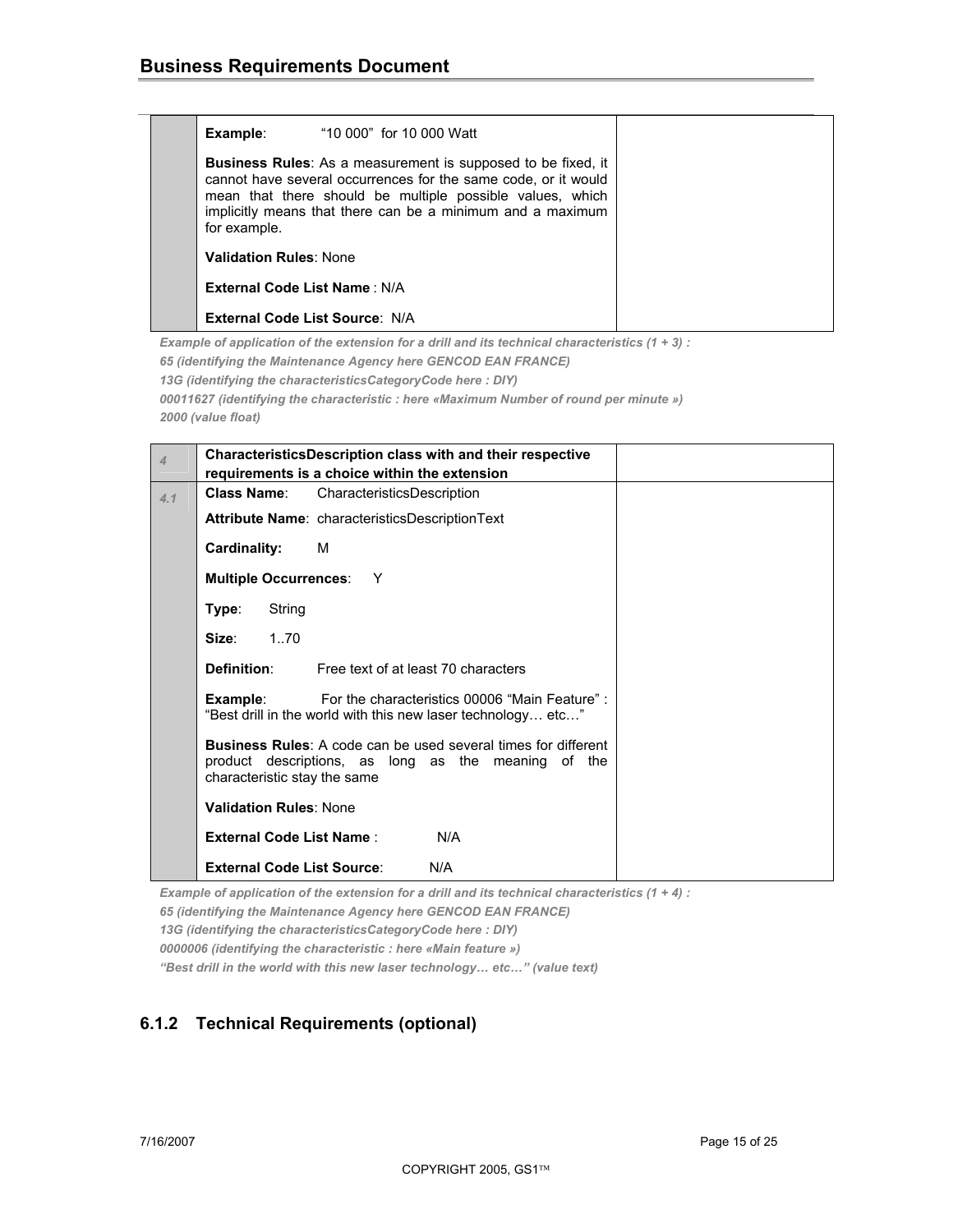#### **6.1.3 Business Rules**

N/A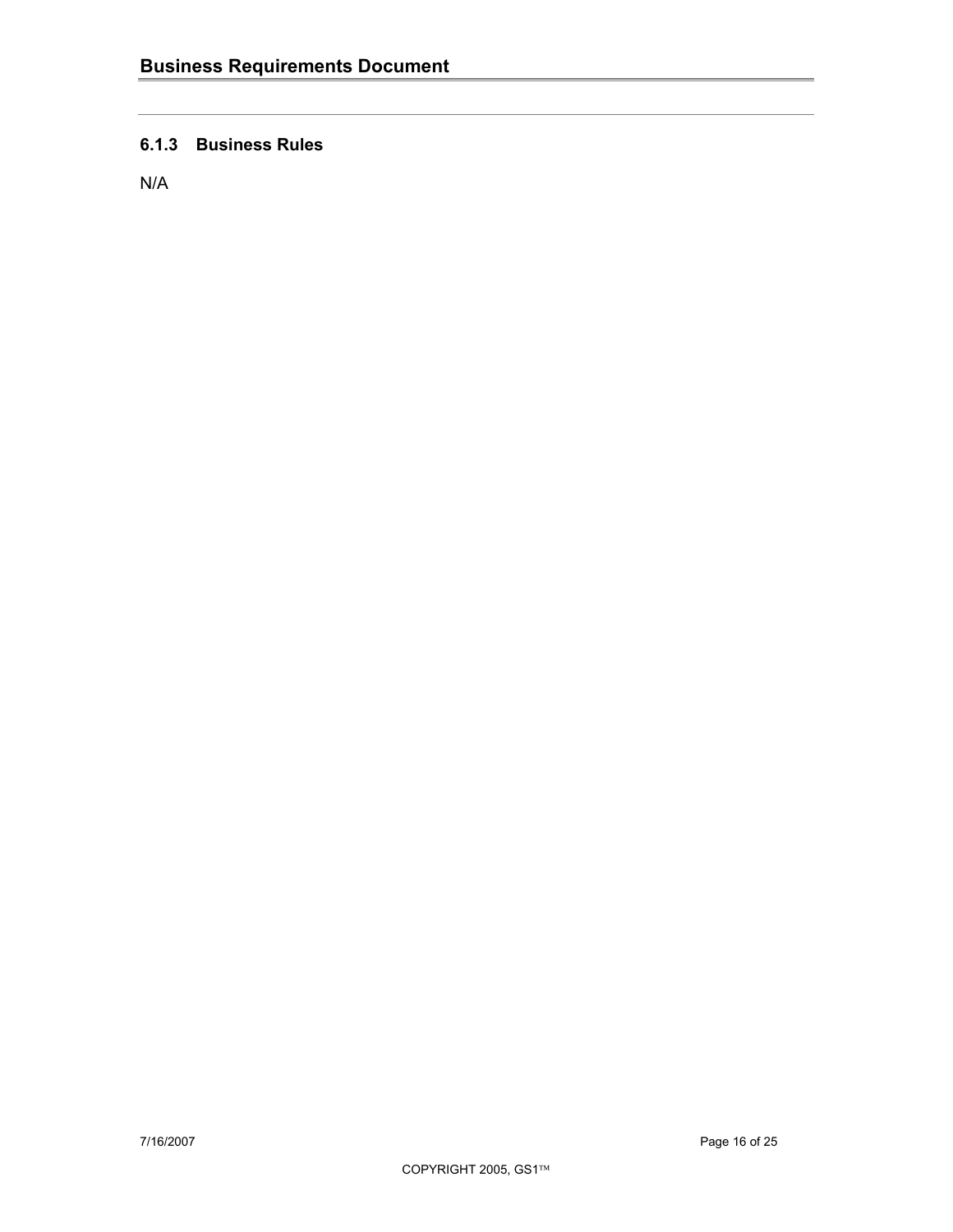#### **7 Business Process Analysis**

#### **7.1.1 Business Process Participants Descriptions**

For business process description see core item BMS.

#### **7.1.2 Business Scenario Overview**

#### **7.1.2.1 Current Business Scenario**

For business process description see core item BMS.

#### **7.1.2.2 Proposed Business Scenario**

For business process description see core item BMS.

#### **7.1.3 Structured Business Scenarios**

#### *7.1.3.1* **Structured Business Scenario for Specifics Technical Characteristics**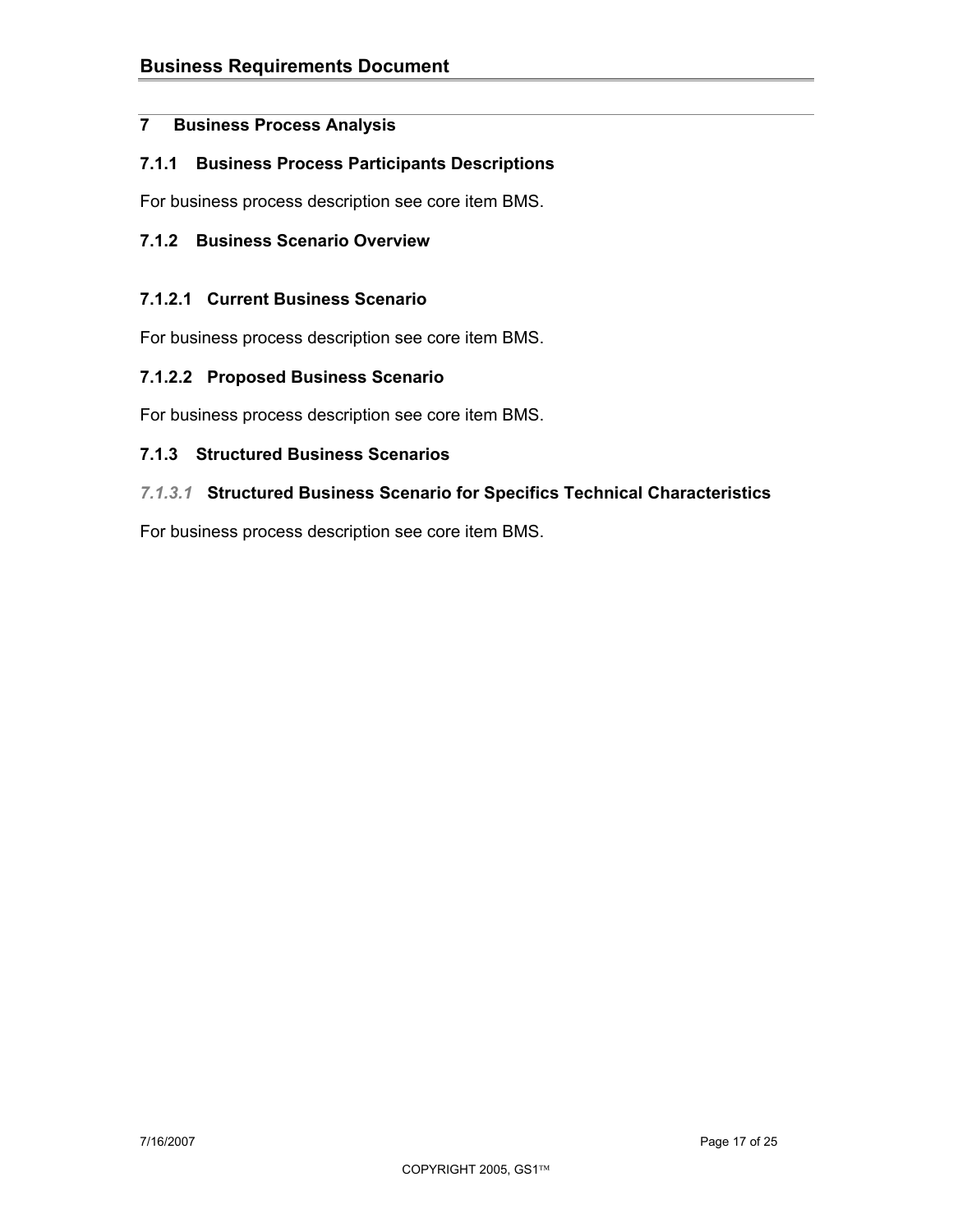# **7.1.3.1.1 Use Case Diagram for Extension Specifics Technical Characteristics**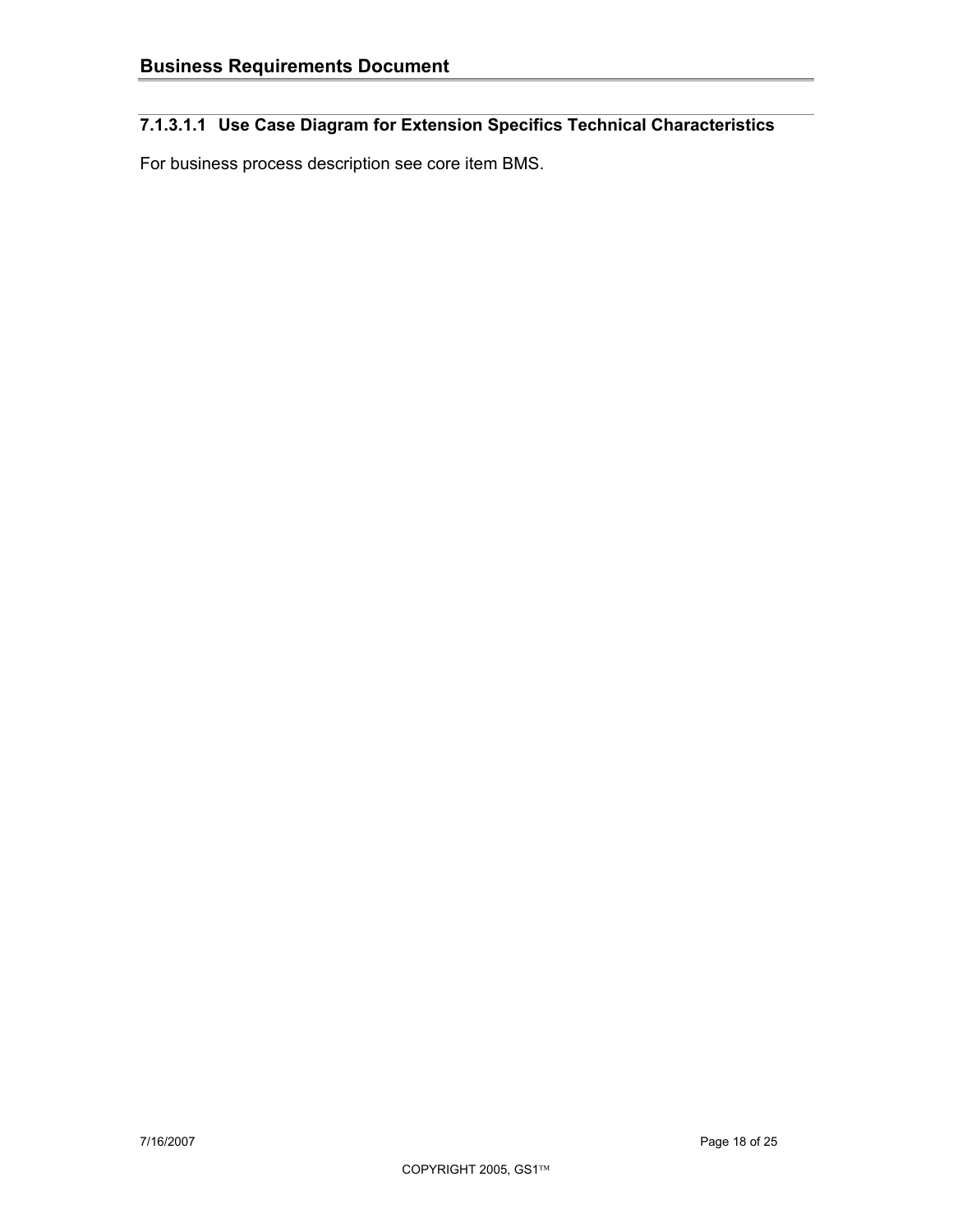# **7.1.3.1.2 Use Case Definition for Extension Specifics Technical Characteristics**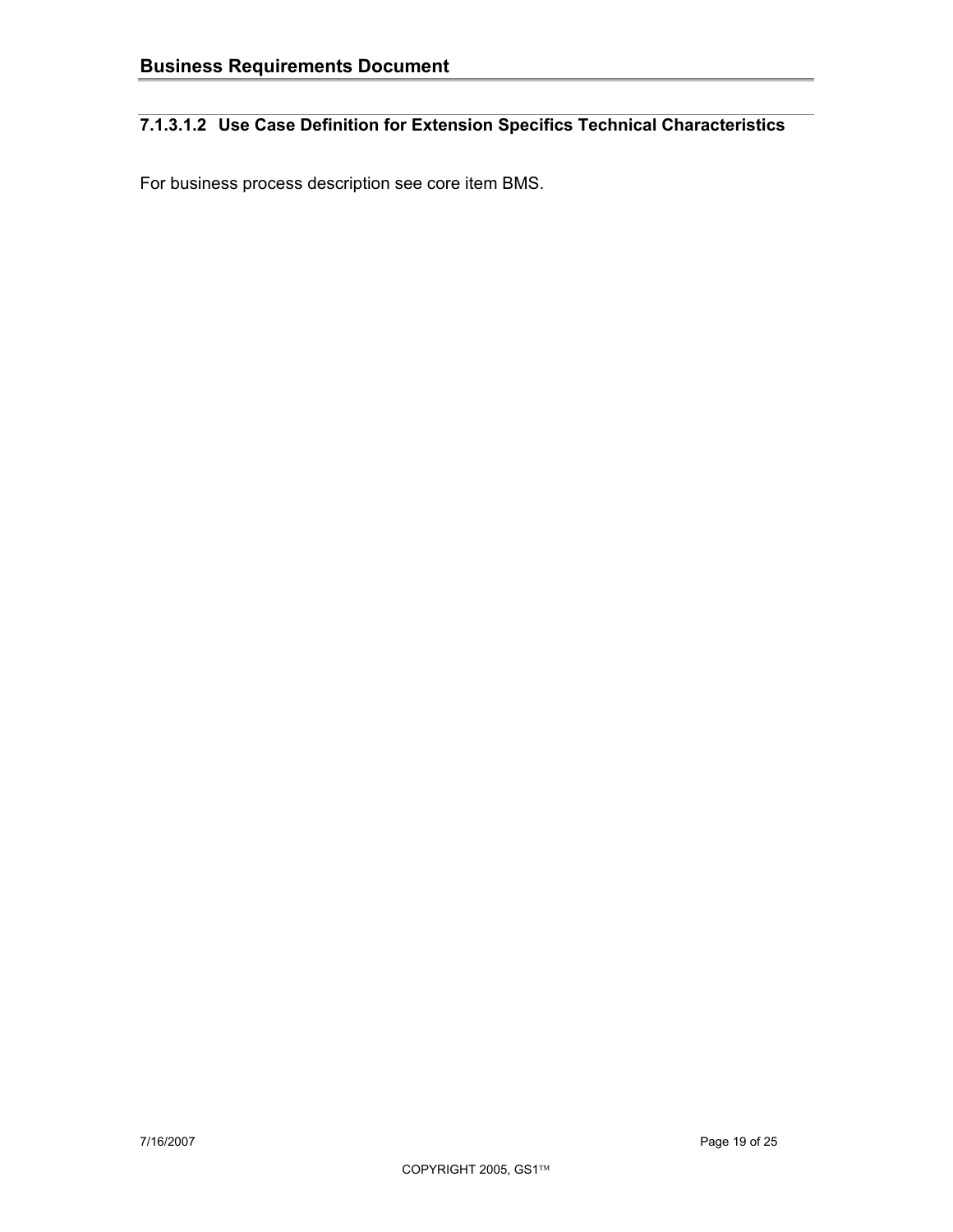# *7.1.3.1.3* **Collaboration Activity Diagram**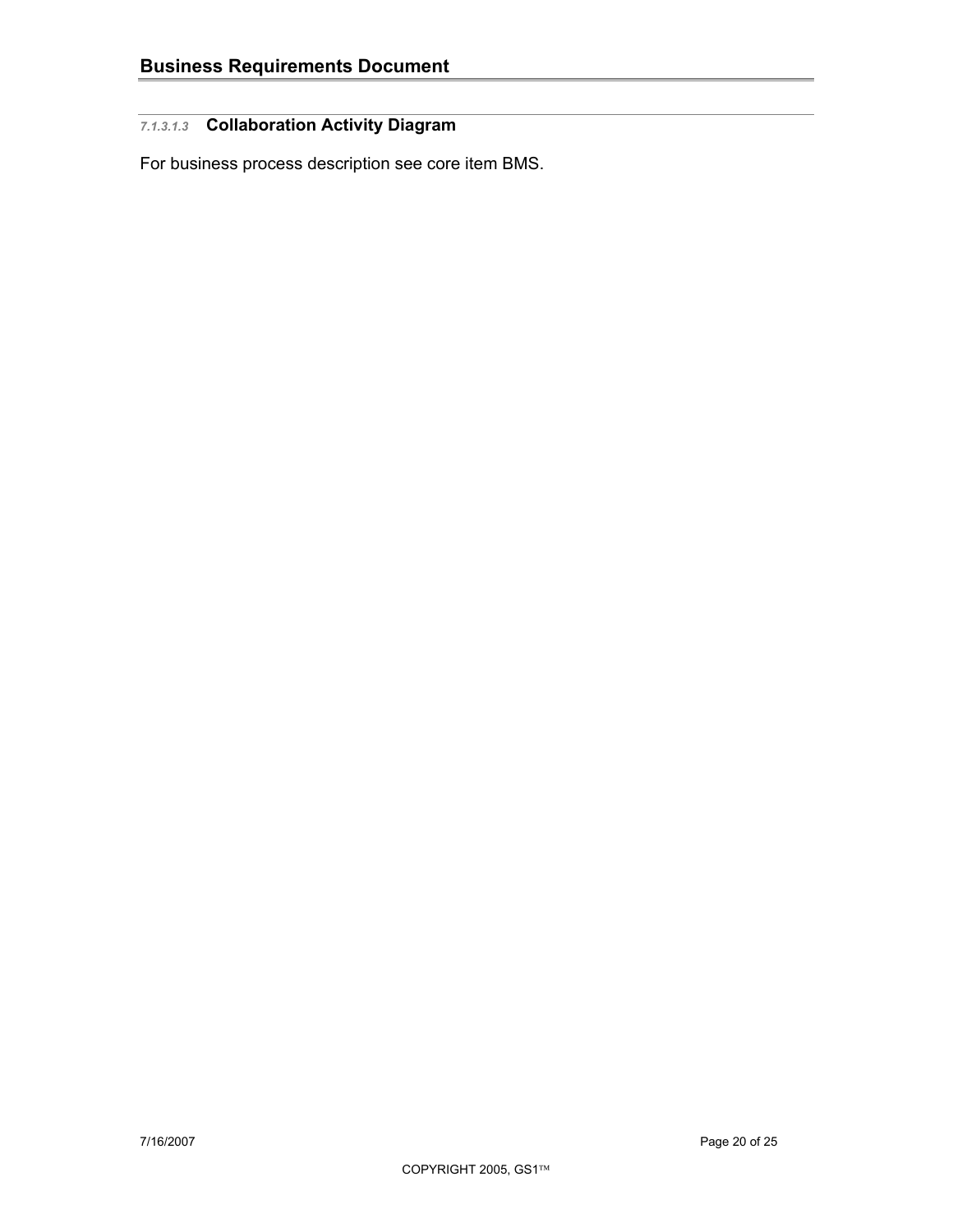# **7.1.3.1.4 Collaboration Sequence Diagrams**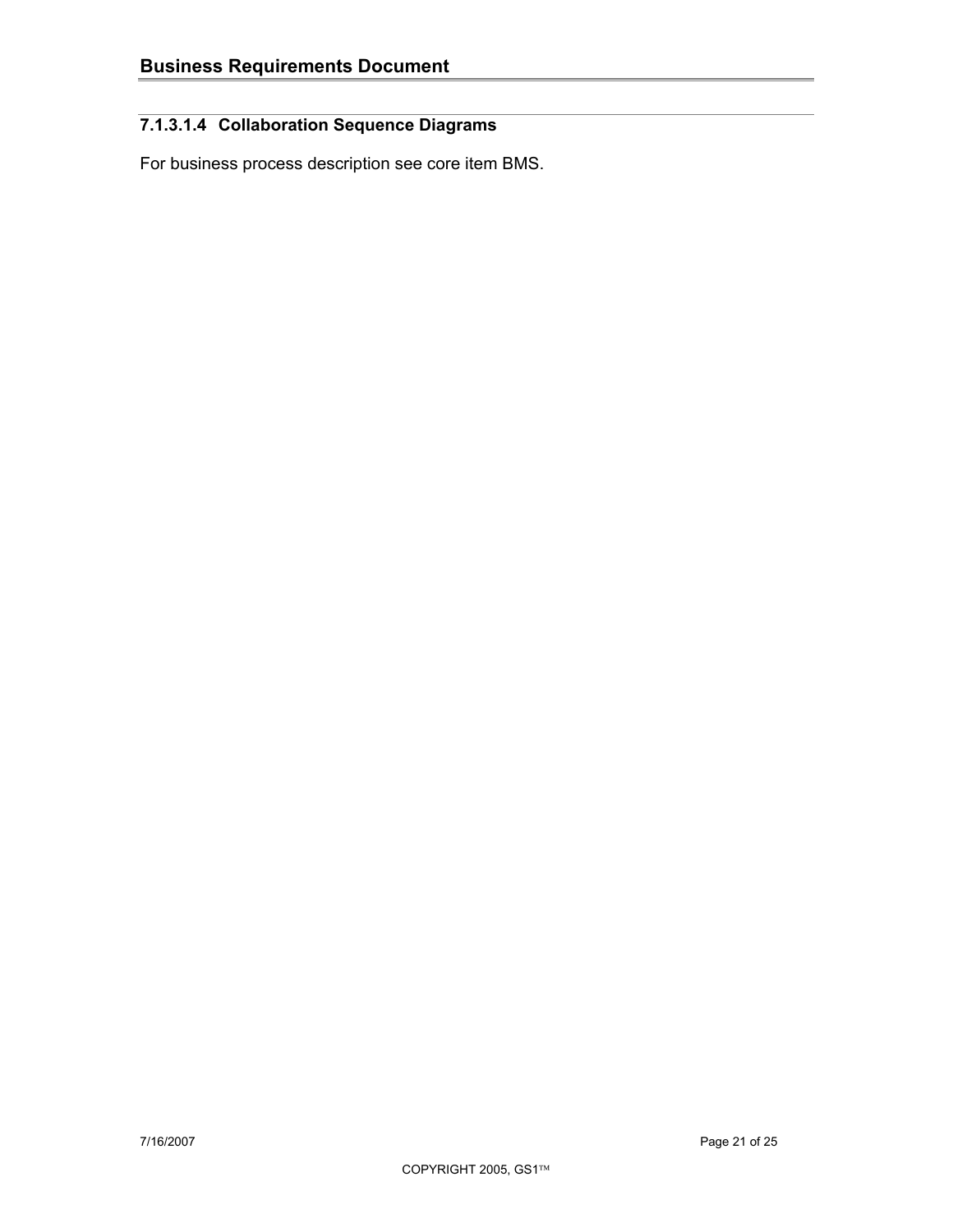#### **8 Business Object Analysis**

**8.1.1 Business Object Life-Cycle Discussion** 

N/A

**8.1.1.1 State Diagram(s) (optional)** 

#### **8.1.2 Business Object relationship discussion**

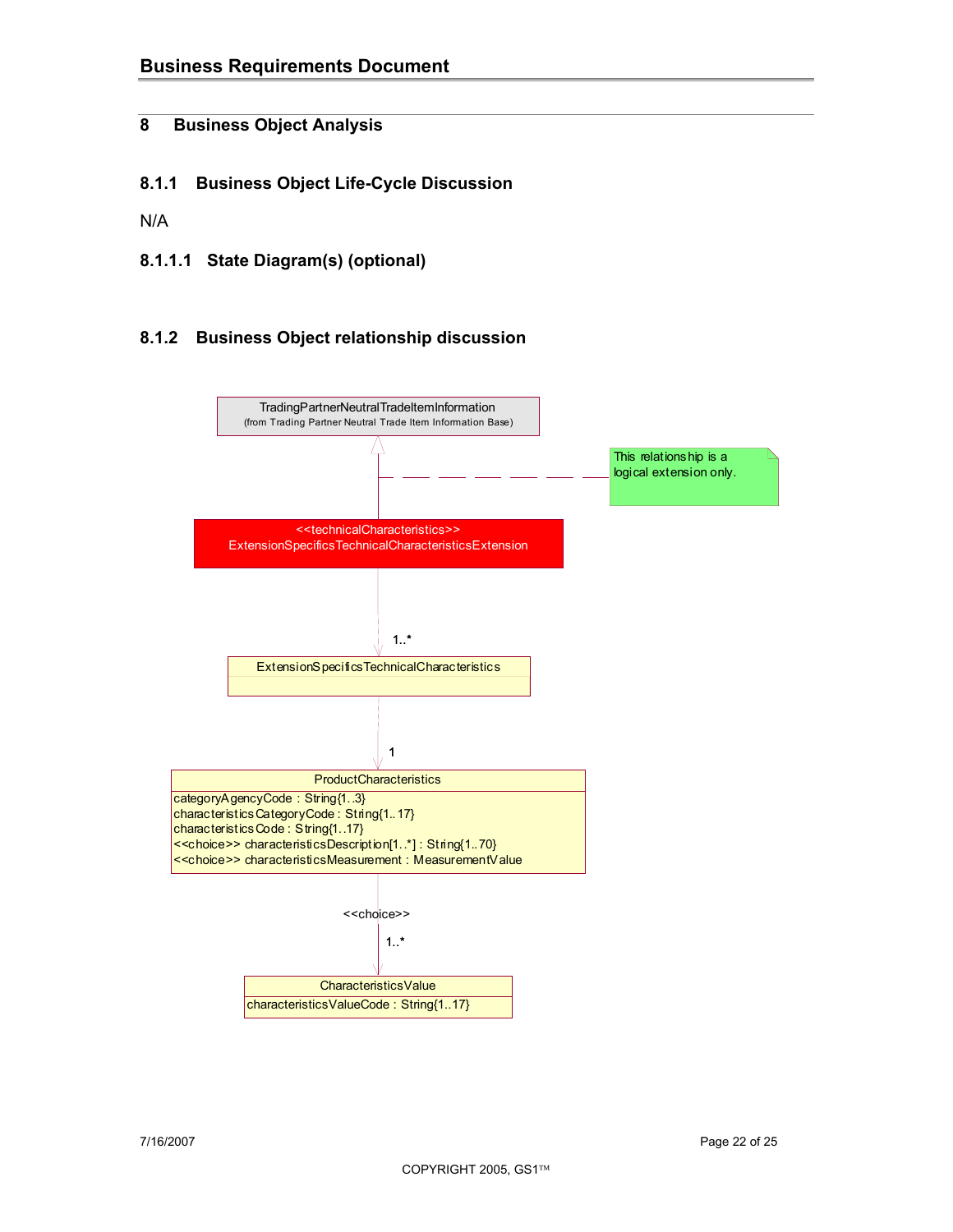# **9 Test Scenario Summary**

| Test<br>Scenario ID | Description | Rule ID | Requirement ID | Use Case ID |
|---------------------|-------------|---------|----------------|-------------|
|                     |             |         |                |             |
|                     |             |         |                |             |
|                     |             |         |                |             |
|                     |             |         |                |             |
|                     |             |         |                |             |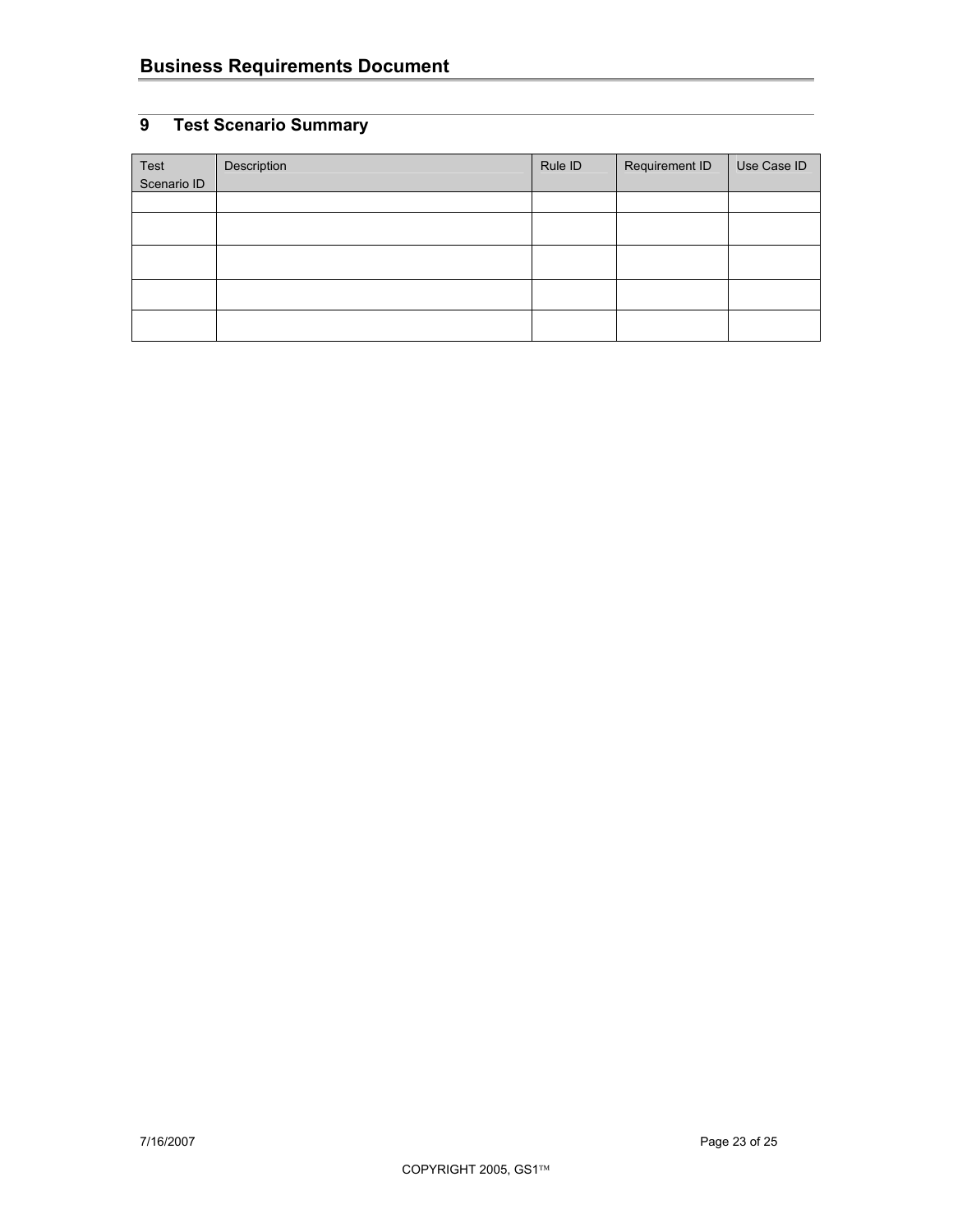# **10 Test Data**

| <b>Attribute</b>           | Value                                                  |
|----------------------------|--------------------------------------------------------|
| categoryAgencyCode         | 65                                                     |
| characteristicsCategory    | 13G                                                    |
| characteristicsCode        | 000006                                                 |
| characteristicsDescription | Best drill in the world with this new laser technology |
|                            |                                                        |